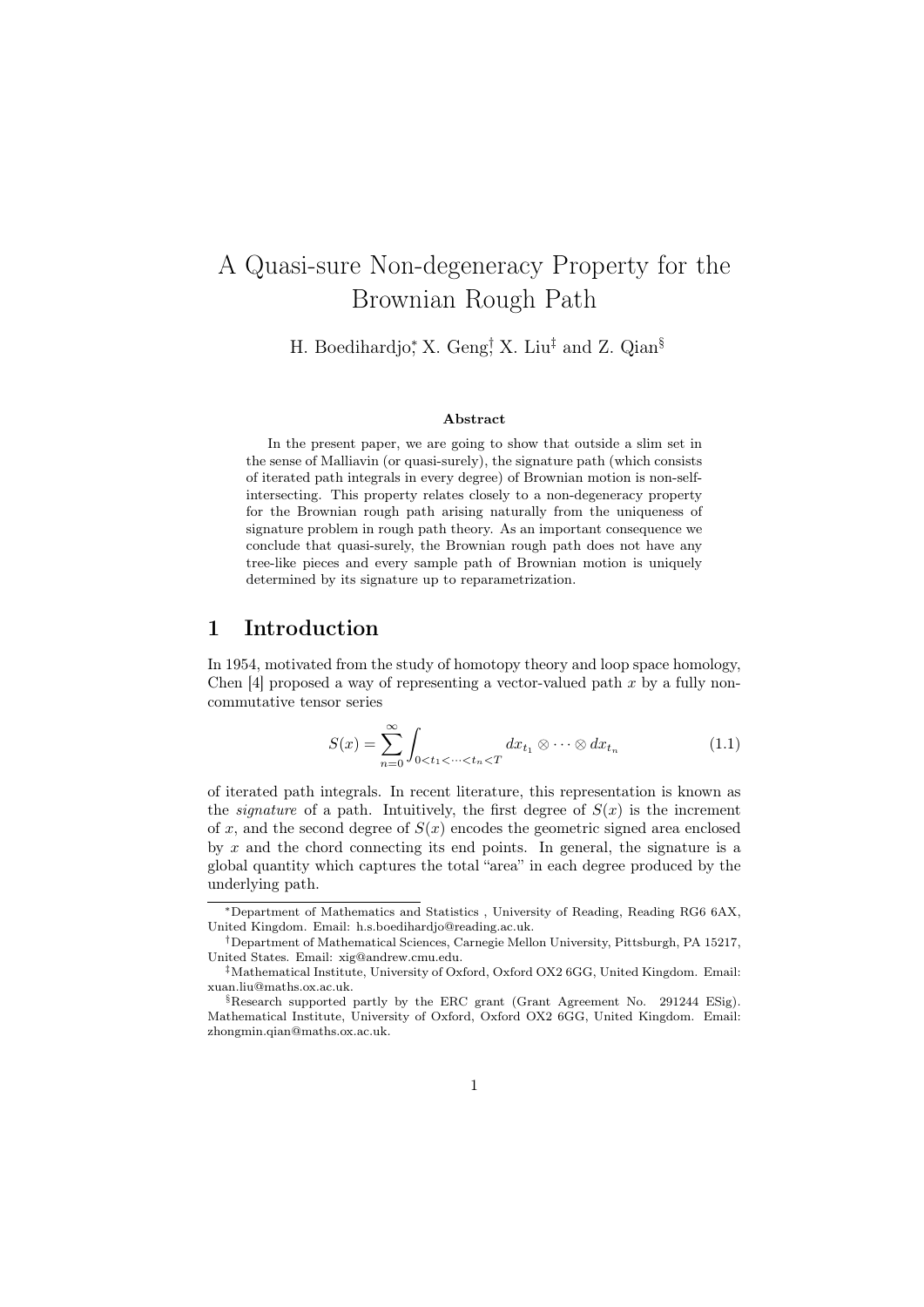The fundamental importance of the signature representation lies in the fact that it is essentially faithful: the signature uniquely determines the underlying path in a certain sense. This is a deep point as it reveals the relationship between local and global properties of a path. The first result along this direction was contained in Chen's original work [5] in 1958, in which he proved that an irreducible and piecewise regular path is uniquely determined by its signature up to translation and reparametrization.

However, the class of paths Chen studied is very special as it does not reveal a crucial invariance property of the signature map: a piece along which the path x goes out and traces back does not contribute to the signature of  $x$ . The characterization of this invariance property in a precise mathematical form is the key point of understanding in what sense a generic path  $x$  is uniquely determined by its signature. It was after five decades that Hambly and Lyons [10] first gave a complete characterization in the case of continuous paths with bounded variation. In particular, they showed that a continuous path with bounded variation is uniquely determined by its signature up to tree-like equivalence in their sense defined in terms of a height function.

Since the work of Hambly and Lyons, many efforts have been made to explore beyond the bounded variation setting. For applications in probability theory, a natural class of paths to be considered is the space of rough paths, as it is well known that a large amount of interesting stochastic processes can be regarded as rough paths in a canonical way. However, in the rough path setting, Hambly and Lyons' characterization does not apply any more as their treelike characterization forces the underlying path to have bounded variation. It was in a recent work of Boedihardjo, Geng, Lyons and Yang [2] that the right characterization for the above invariance property was identified in terms of a real tree structure and the corresponding uniqueness result for signature was established.

On the other hand, if we consider the uniqueness problem for sample paths of a stochastic process, we might expect stronger results since a stochastic process usually has non-degenerate sample paths and the above invariance phenomenon will not appear at all. A series of probabilistic works have been done along this direction, originally for Brownian motion by Le Jan and Qian [14], which was later extended to hypoelliptic diffusions by Geng and Qian [9] and Gaussian processes by Boedihardjo and Geng [1]. Formally the result can be stated as the fact that with probability one, every sample path of the underlying stochastic process is uniquely determined by its signature up to translation and reparametrization.

The techniques involved in studying the uniqueness problem for signature in the deterministic and probabilistic settings are very different. Moreover, the deterministic result is weaker but it treats all possible rough paths in one goal, while the probabilistic result is stronger but we have to work in the support of the law of the underlying process on path space. The link between the deterministic and probabilistic approaches seems to be missing, and the main goal of the present paper is to fill in this gap in a relatively robust way.

To be more precise, we will be interested in the following non-degeneracy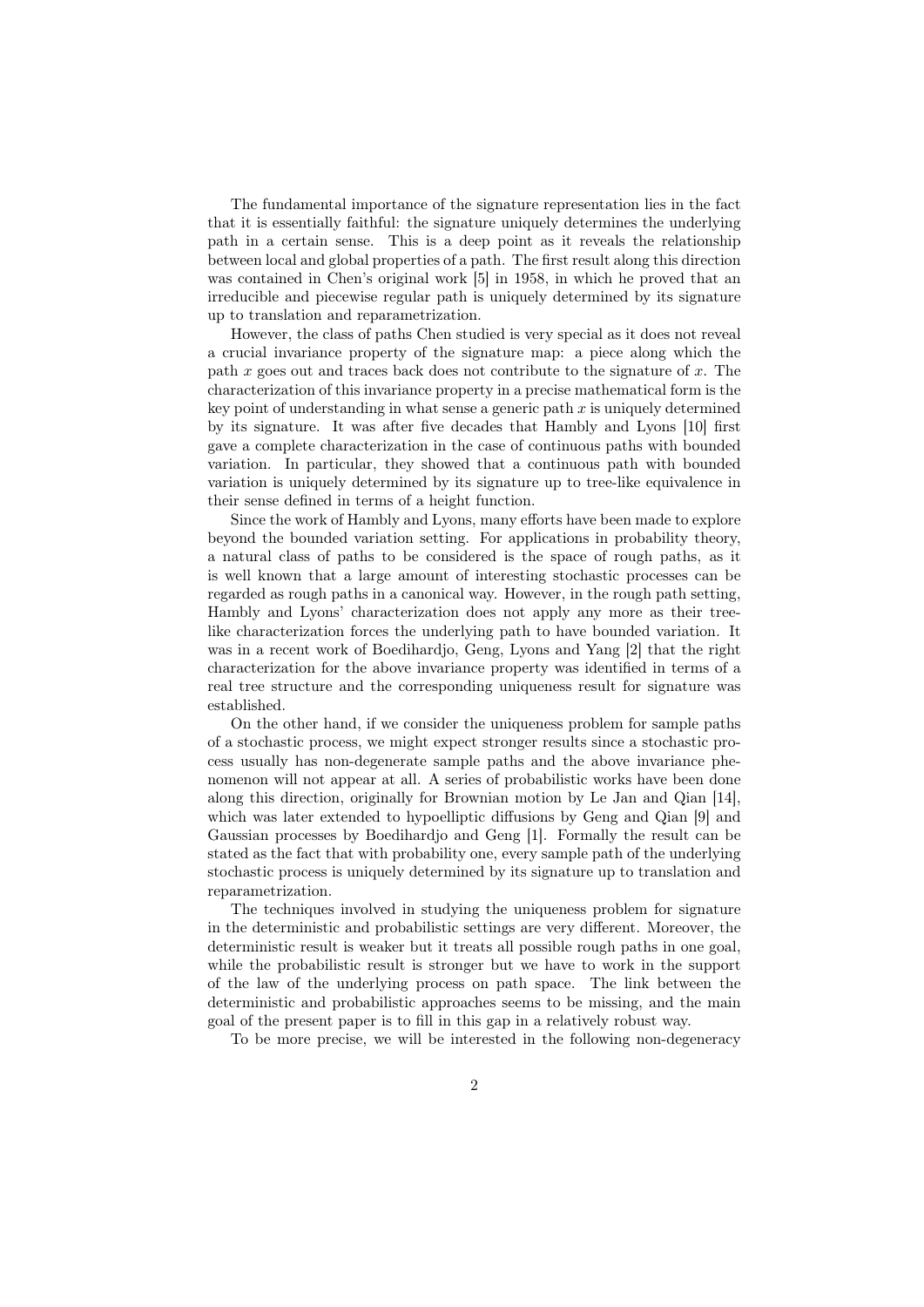property for the Brownian rough path: *it is not possible for a path having a piece* along which the path goes out and traces back (the precise mathematical statement will be made in the next section). As discussed before, this non-degeneracy property arises naturally from the deterministic uniqueness of signature problem for rough paths. In particular, we are going to prove this non-degeneracy property in the setting of Malliavin's capacity theory, which is stronger than the probability measure case and it reveals finer analytic structure over the Wiener space than the underlying probability measure. According to the deterministic uniqueness result for signature in [2], a direct consequence is that outside a slim set in the sense of Malliavin or quasi-surely (see definition in the next Section), every sample path of Brownian motion is uniquely determined by its signature up to reparametrization.

The main motivation of investigating quasi-sure analysis for the Brownian rough path lies in the fundamental work of Sugita [21] in 1988 which demonstrates that the capacity is a universal object with respect to a large class of positive generalized Wiener functionals. Therefore, the quasi-sure analysis provides a powerful universal tool in studying degenerate functionals (for instance the Brownian bridge or pinned diffusions) on the Brownian rough path. The reader may also consult the wonderful work by Ren [19] for the study of stochastic differential equations in the context of quasi-sure analysis.

According to [2], the aforementioned quasi-sure non-degeneracy property for the Brownian rough path is equivalent to the quasi-sure non-self-intersection for the Brownian signature path. Indeed, we are going to obtain a quantitative constraint on the degree  $n$  of signature, the dimension  $d$  of Brownian motion and the capacity index  $(r, q)$  (see (2.1) in the next Section for definition), under which the truncated Brownian signature path up to degree  $n$  is non-self-intersecting outside a set of zero  $(r, q)$ -capacity.

Intersection properties for random walks and stochastic processes is a classical topic in probability theory, and it has important applications in statistical field theory. The non-self-intersection of sample paths of Brownian motion was studied extensively in the literature. The first result dates back to 1944, in which Kakutani [13] proved that almost every sample path of Brownian motion is non-self-intersecting if the dimension  $d \geq 5$ . Later on, it was known by Dvoretzky, Erdős and Kakutani [6] that the optimal dimension is  $d = 4$ . The technique of Kakutani was extended to the capacity setting on Wiener space by Fukushima [8]. In particular, he showed that outside a set of zero (1, 2)-capacity, every sample path of Brownian motion is non-self-intersecting if  $d \ge 7$ . This result was further extended by Takeda [22] for general  $(r, q)$ -capacities under the constraint  $d > rq + 4$ . It is remarkable that in Fukushima's setting, Lyons [15] proved that the optimal dimension is  $d = 6$ . However, it is not known (and we expect that it is not true) whether outside a slim set every sample path of Brownian motion is non-self-intersecting for suitable dimension d.

Our technique of proving the quasi-sure non-self-intersection of the Brownian signature path is inspired by the general ideas contained in the aforementioned series of works. In particular, the key ingredient is to establish a maximal type capacity estimate and a small ball capacity estimate for the signature path.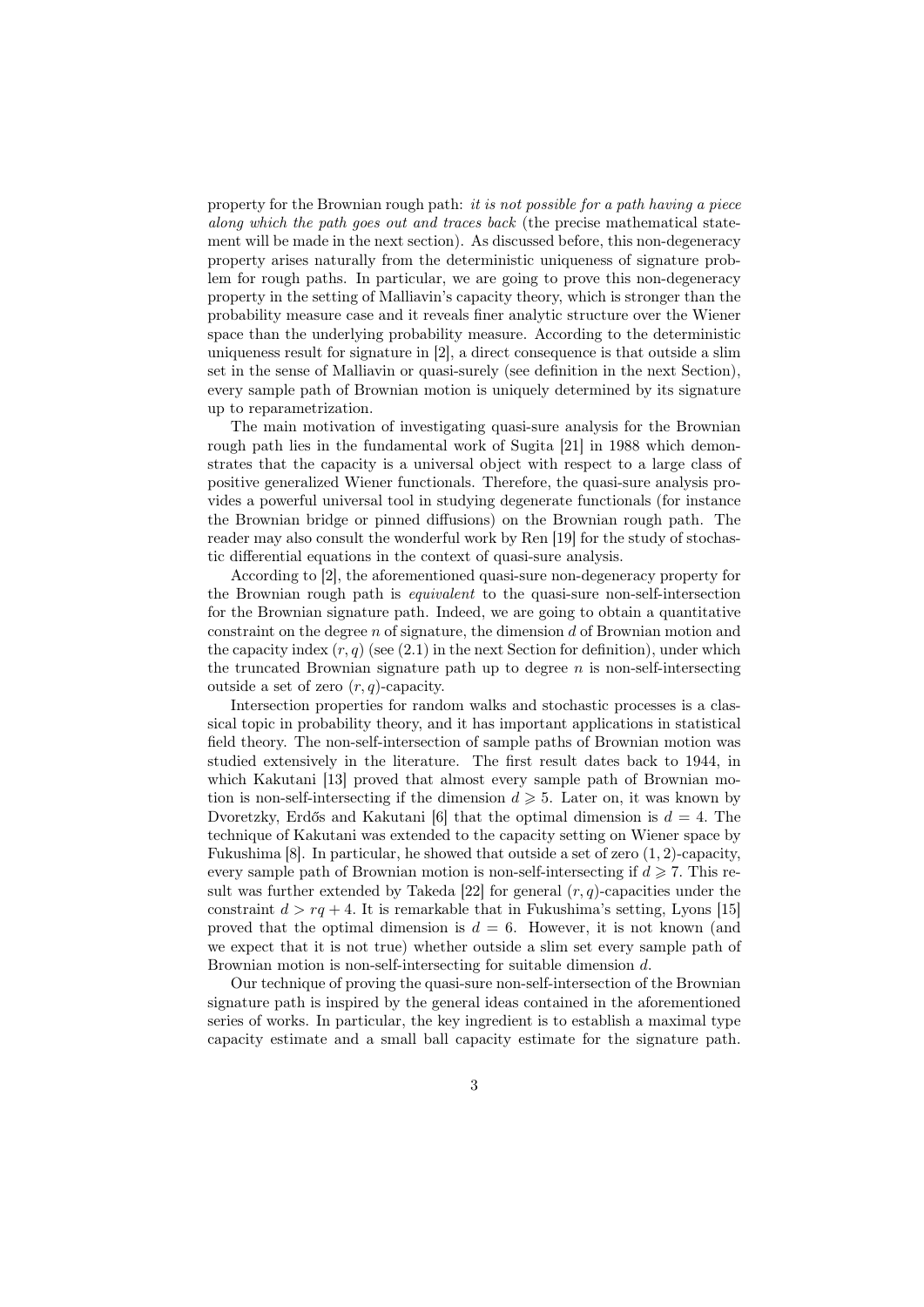However, it will be clear that our technique is robust enough to be extended to more general Gaussian processes as it does not rely on the explicit distribution of Brownian motion and any martingale properties, which is indeed the case for the aforementioned works. In contrast to the Brownian motion, as the Brownian signature path is an infinite dimensional process taking values in the algebra of tensor series, it is not entirely surprising that a quasi-sure non-self-intersection result can be expected.

According to Sugita's work in [21], our result implies the corresponding almost-sure non-degeneracy property and uniqueness of signature result for any probability measure on W associated with a positive generalized Wiener functional.

The present paper is organized in the following way. In Section 2 we formulate our main result, in Section 3 we develop the proofs and in Section 4 we give a few remarks as conclusion.

# 2 Formulation of Main Result

In this section, we present the basic notions in quasi-sure analysis and formulate our main result. We refer the reader to [18] and [20] for a systematic introduction to the Malliavin calculus and quasi-sure analysis.

Let  $(W, \mathcal{B}(W), \mathbb{P})$  be the canonical Wiener space over  $\mathbb{R}^d$ . In other words, W is the space of continuous paths  $w: [0,1] \to \mathbb{R}^d$  starting at the origin equipped with the uniform topology,  $\mathcal{B}(W)$  is the Borel  $\sigma$ -algebra and  $\mathbb P$  is the canonical Wiener measure. Let  $\mathcal{H}$  be the space of absolutely continuous paths in W with square integrable derivative with respect to the Lebesgue measure. It is well known that the canonical embedding  $\iota: \mathcal{H} \to W$  gives rise to the structure of an abstract Wiener space in the sense of Gross. Let  $\iota^* : W^* \to \mathcal{H}^* \cong \mathcal{H}$  be the corresponding dual embedding.

Consider the space  $P$  of polynomial functionals over  $W$ , which consists of functionals of the form  $F = f(\varphi_1, \dots, \varphi_n)$ , where f is a polynomial over  $\mathbb{R}^n$ and  $\varphi_1, \dots, \varphi_n \in W^*$ . The *Malliavin derivative* of F is the *H*-valued functional

$$
DF = \sum_{i=1}^{n} \frac{\partial f}{\partial x^{i}} (\varphi_{1}, \cdots, \varphi_{n}) t^{*} \varphi_{i}.
$$

This definition extends to Hilbert space valued polynomial functionals in a natural way. In particular, the r-th derivative of  $F \in \mathcal{P}$  can be defined inductively as an  $\mathcal{H}^{\otimes r}$ -valued functional. For  $r \in \mathbb{N}$  and  $q \geq 1$ , the  $(r, q)$ -Sobolev norm of  $F$  is defined to be

$$
||DF||_{r,q} \triangleq \left(\sum_{i=0}^r \mathbb{E}[||D^i F||_{\mathcal{H}^{\otimes i}}^q]\right)^{\frac{1}{q}}.
$$

The  $(r, q)$ -Sobolev space  $\mathbb{D}_{r,q}$  is the completion of P under the  $(r, q)$ -Sobolev norm.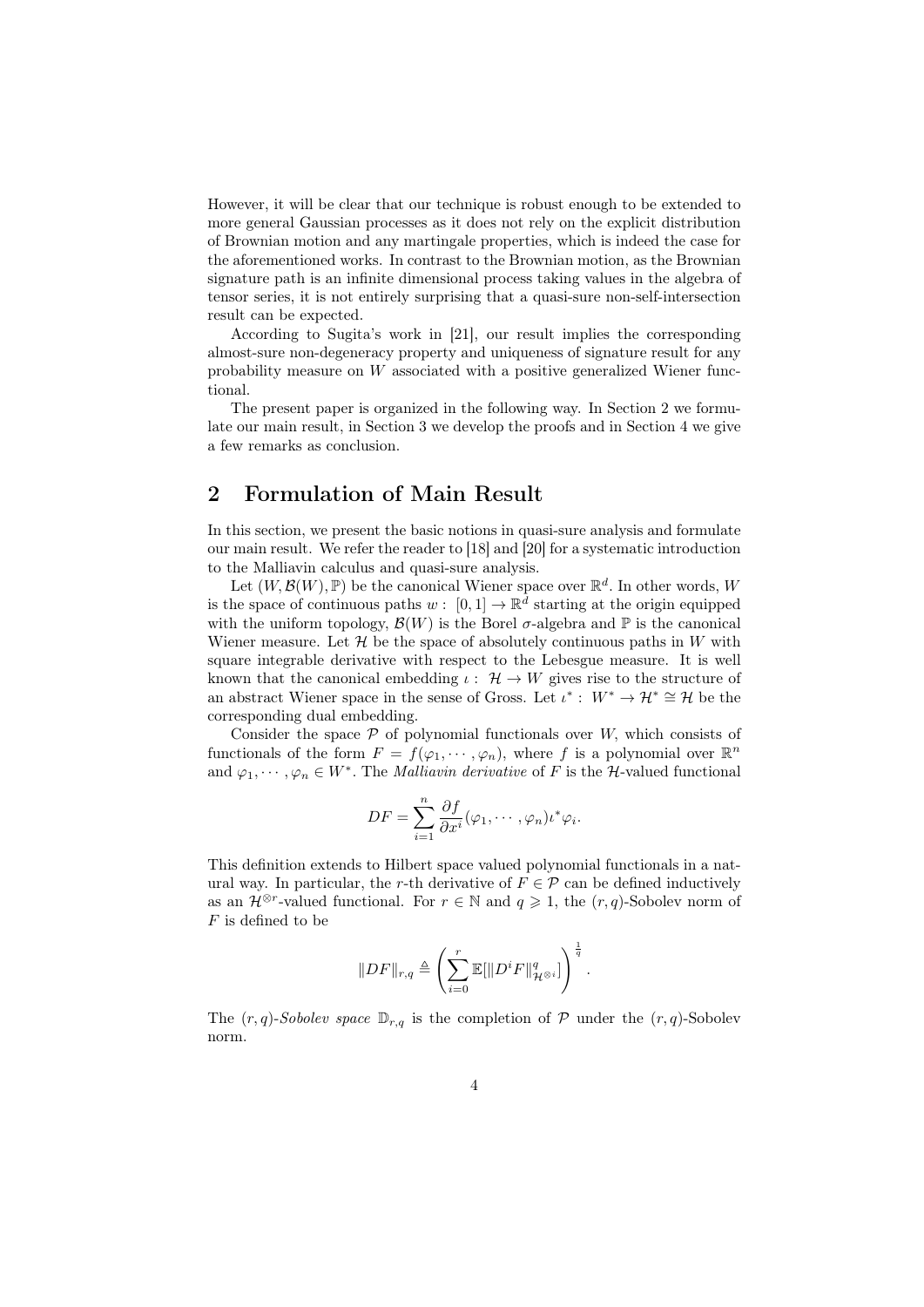Throughout the rest we always assume that  $r \in \mathbb{N}$  and  $q > 1$ . Let O be an open subset of W. The  $(r, q)$ -capacity of O is defined to be

$$
\text{Cap}_{r,q}(O) \triangleq \inf \{ ||F||_{r,q} : F \in \mathbb{D}_{r,q}, F \geq 1 \text{ on } O, F \geq 0 \text{ on } W \text{ a.s.} \}.
$$

For a general subset  $A \subset W$ , its  $(r, q)$ -capacity is defined to be

$$
\operatorname{Cap}_{r,q}(A) \triangleq \inf \{ \operatorname{Cap}_{r,q}(O) : O \text{ open}, A \subset O \}. \tag{2.1}
$$

It is not hard to see that the  $(r, q)$ -capacity is non-negative, increasing and sub-additive. Moreover, the following inequality holds:

$$
\mathbb{P}(A)^{\frac{1}{q}} = \text{Cap}_{0,q}(A) \leqslant \text{Cap}_{r,q}(A), \ \forall A \in \mathcal{B}(W).
$$

Therefore, capacities are finer scales in measuring the size of a set from an analytic view point than the underlying probability measure.

According to Malliavin, a *slim* set is a subset having zero  $(r, q)$ -capacity for every  $(r, q)$ . A property on paths is said to hold *quasi-surely* if it holds outside a slim set. We are interested in properties which hold quasi-surely.

We will also be working with functions that are defined quasi-surely. A function f on W is said to be  $(r, q)$ -quasi-continuous if for every  $\varepsilon > 0$ , there exists an open subset  $O \subset W$ , such that  $\text{Cap}_{r,q}(O) < \varepsilon$  and  $f|_{O^c}$  is continuous. A main property for quasi-continuous functions that we will be using is a version of Chebyshev's inequality (see [18], Theorem 2.2, p. 96):

$$
Cap_{r,q}(|f| > R) \leq \frac{M_{r,q}||f||_{r,q}}{R}, R > 0,
$$
\n(2.2)

for any  $(r, q)$ -quasi-continuous function  $f \in \mathbb{D}_{r,q}$ , where  $M_{r,q}$  is a constant depending only on  $r$  and  $q$ .

Now we are in a position to formulate our main result.

The basic object we are interested in is the Brownian rough path

$$
\mathbf{w} = (1, w^1, w^2): [0, 1] \rightarrow G^2(\mathbb{R}^d) = \exp\left(\mathbb{R}^d \oplus [\mathbb{R}^d, \mathbb{R}^d]\right)
$$

in dimension  $d \geq 2$ , which is the canonical lifting of Brownian motion to the free nilpotent Lie group of order 2 over  $\mathbb{R}^d$ . Heuristically, through the logarithmic diffeomorphism onto the Lie algebra, the Brownian rough path w is equivalent to the process

$$
\sum_{j=1}^{d} w_t^j e_j + \frac{1}{2} \sum_{1 \leq j < k \leq d} \left( \int_0^t w_s^j dw_s^k - w_s^k dw_s^j \right) [e_j, e_k],
$$

which is the original Brownian motion coupled with its Lévy area process.

In rough path theory, it is an important result of Lyons [16] that any rough path **X** with roughness  $p$  (or a  $p$ -rough path) extends uniquely to a continuous path X taking values in the algebra

$$
T((\mathbb{R}^d)) = \mathbb{R} \oplus \mathbb{R}^d \oplus (\mathbb{R}^d)^{\otimes 2} \oplus \cdots
$$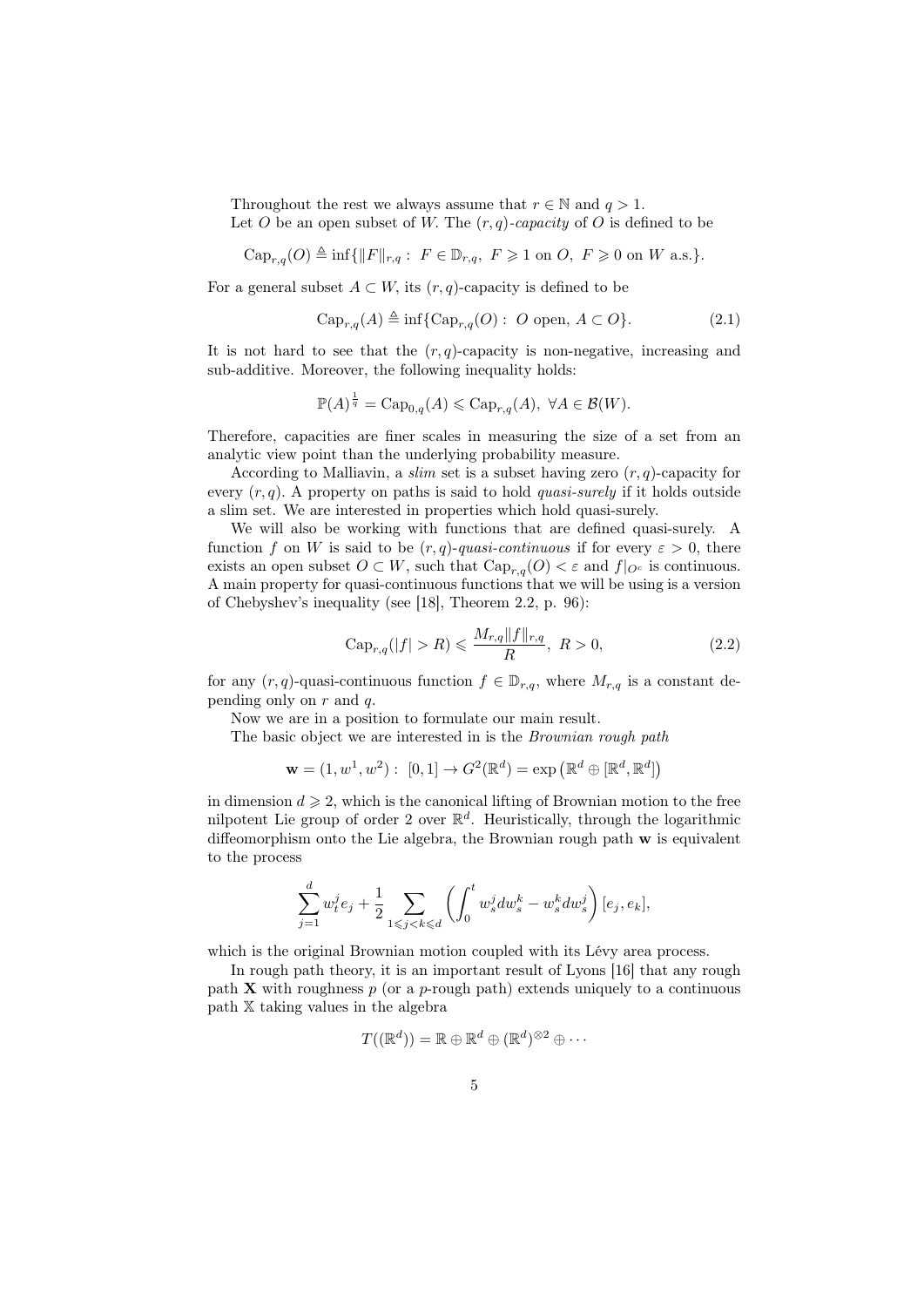of tensor series, such that the projection of X onto the truncated tensor algebra up to every degree  $n \geqslant |p|$  has finite p-variation. Here the truncated tensor algebra  $T^{(n)}(\mathbb{R}^d)$  is equipped with the Hilbert–Schmidt norm. Lyons' lifting X of a rough path  $X$  is also known as the *signature path* of  $X$ . This is a generalized notion of taking iterated path integrals in each degree, and the signature is just the end point of the signature path (see  $(1.1)$ ).

According to Inahama [12] (see also [3]), the Brownian rough path is quasisurely well defined as the limit of the lifting of dyadic piecewise linear interpolation of Brownian motion under *p*-variation metric for  $2 < p < 3$ . Therefore, from Lyons' extension theorem, the Brownian signature path and the signature are well defined quasi-surely.

Remark 2.1. Due to the multiplicative structure in  $T((\mathbb{R}^d))$ , a rough path **X** can either mean an actual path  $X_t$  indexed by a single parameter t or a multiplicative functional  $\mathbf{X}_{s,t}$  indexed by a pair  $s \leq t$ . These two notions are interchangeable with each other by setting  $\mathbf{X}_{s,t} = \mathbf{X}_{s}^{-1} \otimes \mathbf{X}_{t}$  and  $\mathbf{X}_{t} = \mathbf{X}_{0,t}$ . In this paper, except for the situation in which we write down the notation explicitly with a double subscript, when referring to a rough path or a signature path, we always mean the actual path with one single parameter.

Our main result can be stated as follows.

#### **Theorem 2.1.** For  $n \in \mathbb{N}$ , define

$$
\mathcal{O}_n \triangleq \{ w \in W : S_n(\mathbf{w})_{0,s} = S_n(\mathbf{w})_{0,t} \text{ for some } 0 \leq s < t \leq 1 \},\
$$

where  $S_n(\mathbf{w})_{0,t}$  is the truncated Brownian signature path up to degree n. Then  $\mathcal{O}_n$  has zero  $(r, q)$ -capacity provided

$$
\left(\begin{array}{c} n+d-1\\ n \end{array}\right) >rq+4.
$$

#### In particular, the Brownian signature path is non-self-intersecting quasi-surely.

Remark 2.2. Takeda [22] proved that if  $d > rq + 4$ , outside a set of zero  $(r, q)$ capacity every sample path of Brownian motion is non-self-intersecting. This corresponds to the case of  $n = 1$  in Theorem 2.1. Therefore, our main result extends Takeda's result to the higher degree situation.

The non-self-intersection of the Brownian signature path has an important geometric interpretation on the Brownian rough path, which corresponds to the non-degeneracy property mentioned in the introduction and arises naturally from the uniqueness of signature problem in rough path theory. According to [2], this non-degeneracy property can be made precise by using the language of a real tree. Recall that a *real tree* is a metric space  $\tau$  in which every two distinct points can be joined by a unique non-self-intersecting path (up to reparametrization), and this path is a geodesic.

A continuous path  $x : [0, 1] \rightarrow X$  in some topological space X is called tree-like, if there exists a real tree  $\tau$ , and two continuous maps  $\alpha : [0,1] \rightarrow \tau$ and  $\beta: \tau \to X$  such that  $\alpha(0) = \alpha(1)$  and  $x = \beta \circ \alpha$ . In other words, a tree-like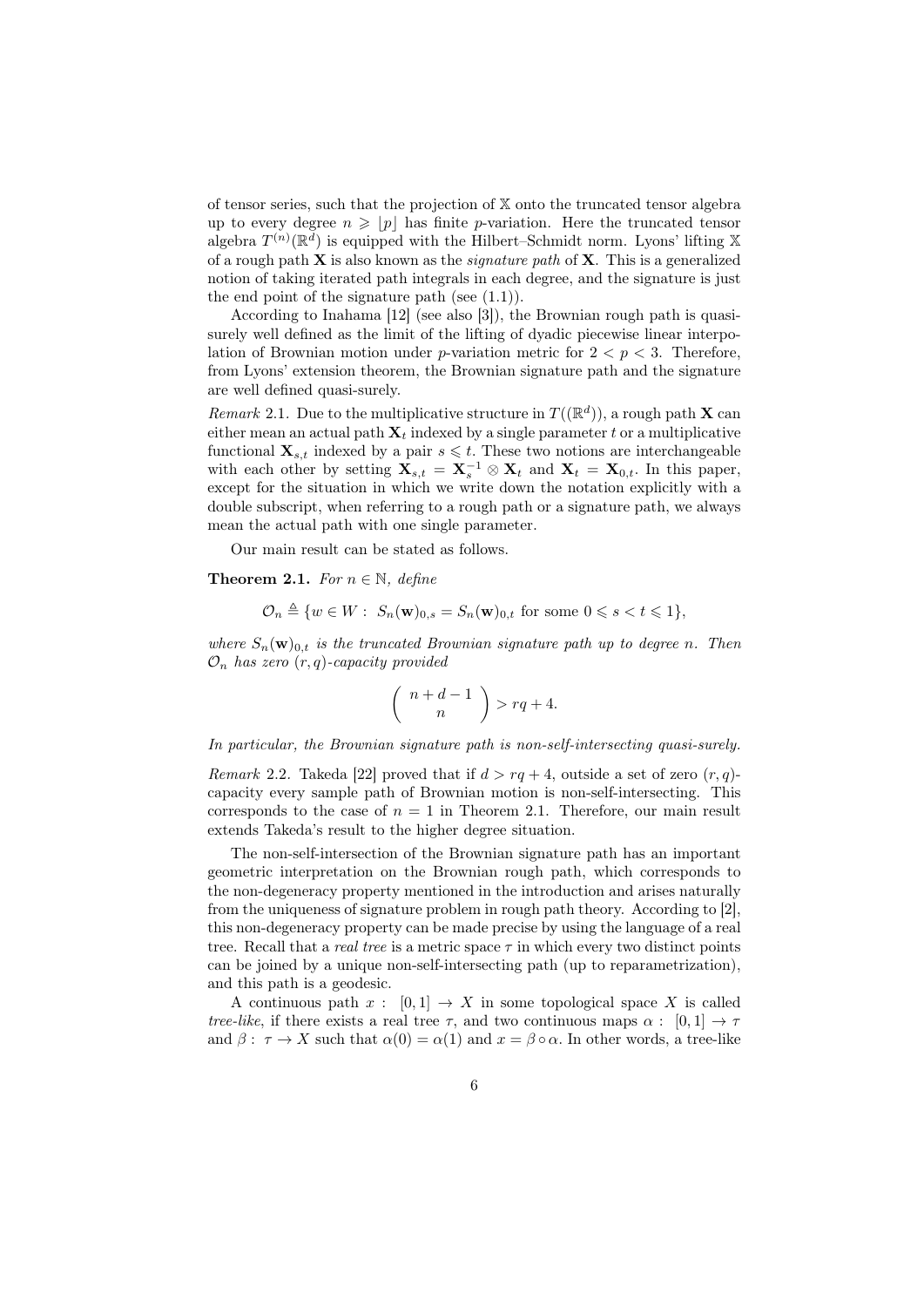path is a path which can be realized as a loop in some real tree. A tree-like piece of a continuous path x is a pair  $s < t$  such that  $x|_{[s,t]}$  is tree-like.

From the feature of a real tree, it is clear that the aforementioned nondegeneracy property means the fact that a path does not have any tree-like pieces.

Definition 2.1. A continuous path is called *tree-reduced* if it does not have any tree-like pieces.

It is clear that if a path is non-self-intersecting, then it is tree-reduced.

According to the deterministic uniqueness result for signature in [2], we know that a weakly geometric rough path (a continuous path in the free nilpotent group of order  $|p|$  with finite p-variation for some  $p \geqslant 1$ ) is tree-like if and only if it has trivial signature. Therefore, a tree-like piece in a rough path corresponds to a loop in its signature path and vice versa. It follows immediately that Theorem 2.1 is *equivalent* to the following, which is already interesting on its own.

#### Theorem 2.2. The Brownian rough path is tree-reduced quasi-surely.

Another important consequence of Theorem 2.1 is a quasi-sure uniqueness result for the signature of Brownian motion. In the uniqueness of signature aspect, this partially extends the work of Le Jan and Qian [14] to the capacity setting. Note that their original work is stronger than uniqueness as it gives an explicit way to reconstruct a sample path of Brownian motion from its signature

**Theorem 2.3.** Outside a slim set  $N \subset W$ , two sample paths w and w' of Brownian motion have the same signature if and only if they differ from each other by a reparametrization. In other words, quasi-surely every sample path of Brownian motion is uniquely determined by its signature up to reparametrization.

# 3 Proof of the Main Theorem

.

In this section, we are going to develop the proof of Theorem 2.1 and point out how Theorem 2.3 follows easily from this and the deterministic uniqueness result for signature.

Along the general ideas in the aforementioned works of Kakutani, Fukushima and Takeda, our proof of Theorem 2.1 contains three main steps: a large deviation type capacity estimate for the maximal functional on the signature path, a small ball capacity estimate for the signature path, and a subdivision argument.

A crucial point in our proof is a general and useful technique in rough path theory on controlling higher degree signature components. It consists of a quantitative statement of Lyons' lifting theorem and a technique used by Hambly and Lyons [11] in the construction of stochastic area for Brownian motion on the Sierpinski gasket. We state the result as follows. The proof can be found in the monograph by Lyons and Qian [17], Theorem 3.1.1 for the first part and Proposition 4.1.1 for the second part.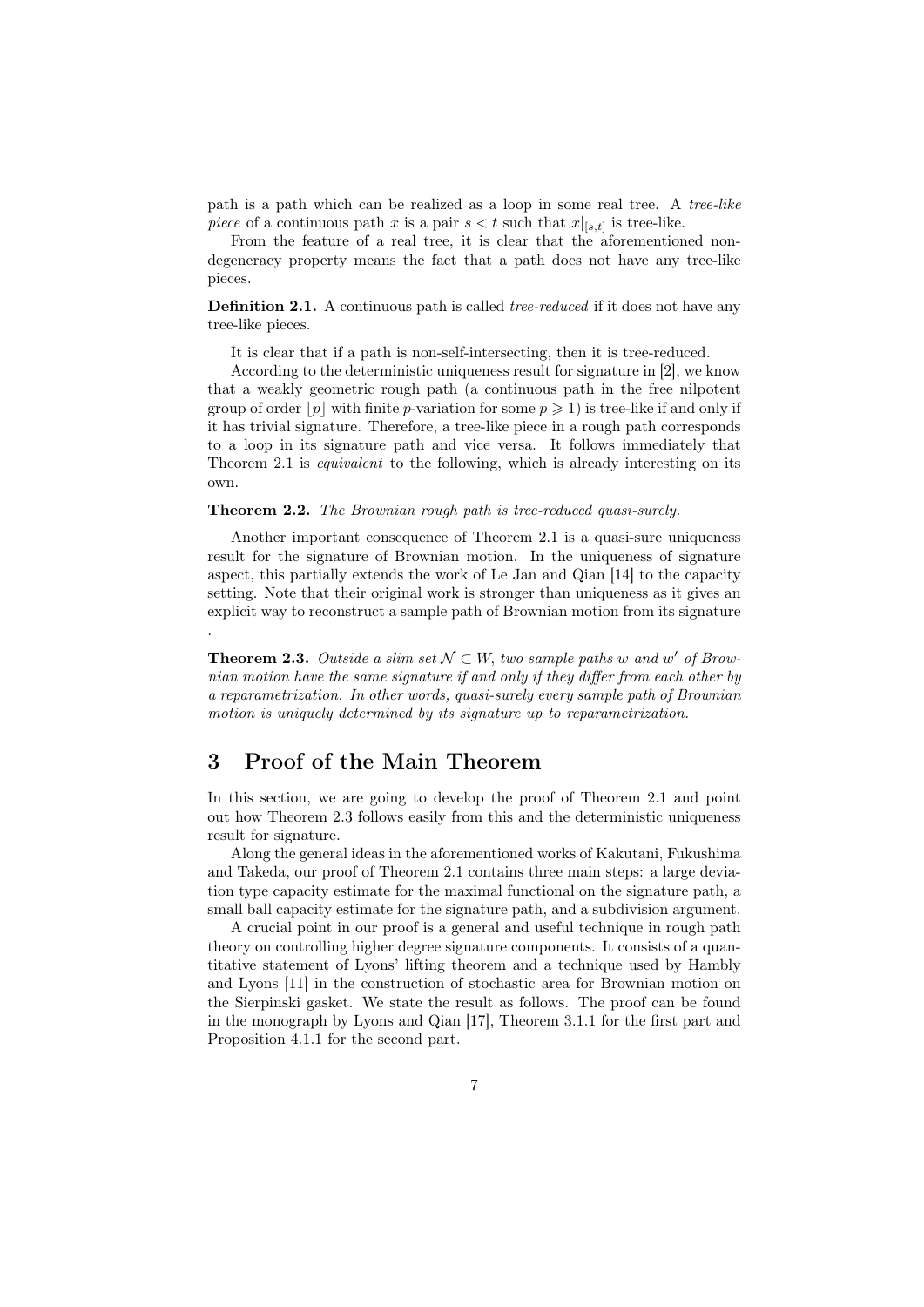**Theorem 3.1.** Let  $\mathbf{X} = (1, X^1, \dots, X^{\lfloor p \rfloor})$  be a p-rough path.

(1) Let  $X = (1, X^1, X^2, \dots)$  be the signature path of **X**. Suppose that there exists a control function  $\omega(s,t)$  such that

$$
\left| X_{s,t}^{i} \right| \leqslant \frac{\omega(s,t)^{\frac{i}{p}}}{\beta(i/p)!} \tag{3.1}
$$

for  $1 \leq i \leq p \mid$  and  $0 \leq s < t \leq 1$ , where  $\beta$  is a constant satisfying

$$
\beta \geqslant p^2 \left( 1 + \sum_{l=1}^{\infty} \left( \frac{2}{l} \right)^{(\lfloor p \rfloor + 1)/p} \right),\tag{3.2}
$$

and  $(i/p)! \triangleq \Gamma(1 + i/p)$ . Then the inequality (3.1) holds for all  $i > |p|$  as well. (2) Given a constant  $\gamma > p - 1$ , for  $0 \le s \le t \le 1$  and  $1 \le i \le |p|$ , define

$$
\rho_i(\mathbf{X}; s, t) \triangleq \sum_{m=1}^{\infty} m^{\gamma} \sum_{k=1}^{2^m} \left| X_{t_m^{k-1}, t_m^k}^i \right|^{\frac{p}{i}}, \tag{3.3}
$$

where  $(t_m^k)_{0 \leq k \leq 2^m}$  is the dyadic partition of [s, t]. Then there exists a constant  $C = C(p, \gamma)$ , such that

$$
\sup_{\mathcal{P}([s,t])}\sum_l \left|X^i_{t_{l-1},t_l}\right|^{\frac{p}{i}} \leqslant C(p,\gamma)\sum_{j=1}^i\rho_j(\mathbf{X};s,t)
$$

for all  $1 \leq i \leq p$  and  $0 \leq s \leq t \leq 1$ , where the supremum is taken over all finite partitions of  $[s, t]$ .

As we are interested in the Brownian rough path, throughout the rest, we always fix  $2 < p < 3$  and the two constants  $\beta, \gamma$  arising from Theorem 3.1. For simplicity, we always omit the dependence on  $p, \beta$  and  $\gamma$  for a constant, and the value of a constant may change from line to line even the same notation is used.

#### 3.1 A Maximal Type Capacity Estimate

As the first step, we are going to estimate the  $(r, q)$ -capacity of the event  $\{w :$  $\max_{t \in [t_0, t_1]} \|S_n(\mathbf{w})_{0,t} - S_n(\mathbf{w})_{0,t_0}\| > \eta\},\$  where  $[t_0, t_1]$  is a dyadic sub-interval of  $[0,1]$  (i.e.  $[t_0, t_1] = [(k-1)/2^m, k/2^m]$  for some  $k, m$ ). Our main idea is to control the maximal function by the series defined by (3.3), and to observe that the increments  $w_{s,t}^i$   $(i = 1, 2)$  are "evenly distributed" over a dyadic partition.

For  $m \geq 1$ , let  $\mathbf{w}^{(m)} = (1, w^{(m),1}, w^{(m),2})$  be the lifting of the dyadic piecewise linear interpolation of  $w|_{[t_0,t_1]}$  over the dyadic partition of  $[t_0, t_1]$  into small intervals of length  $1/2^m$ . In other words,  $w^{(m),1}$  is just the increment process of the interpolation, while  $w^{(m),2}$  is defined by second order iterated integrals of the interpolation.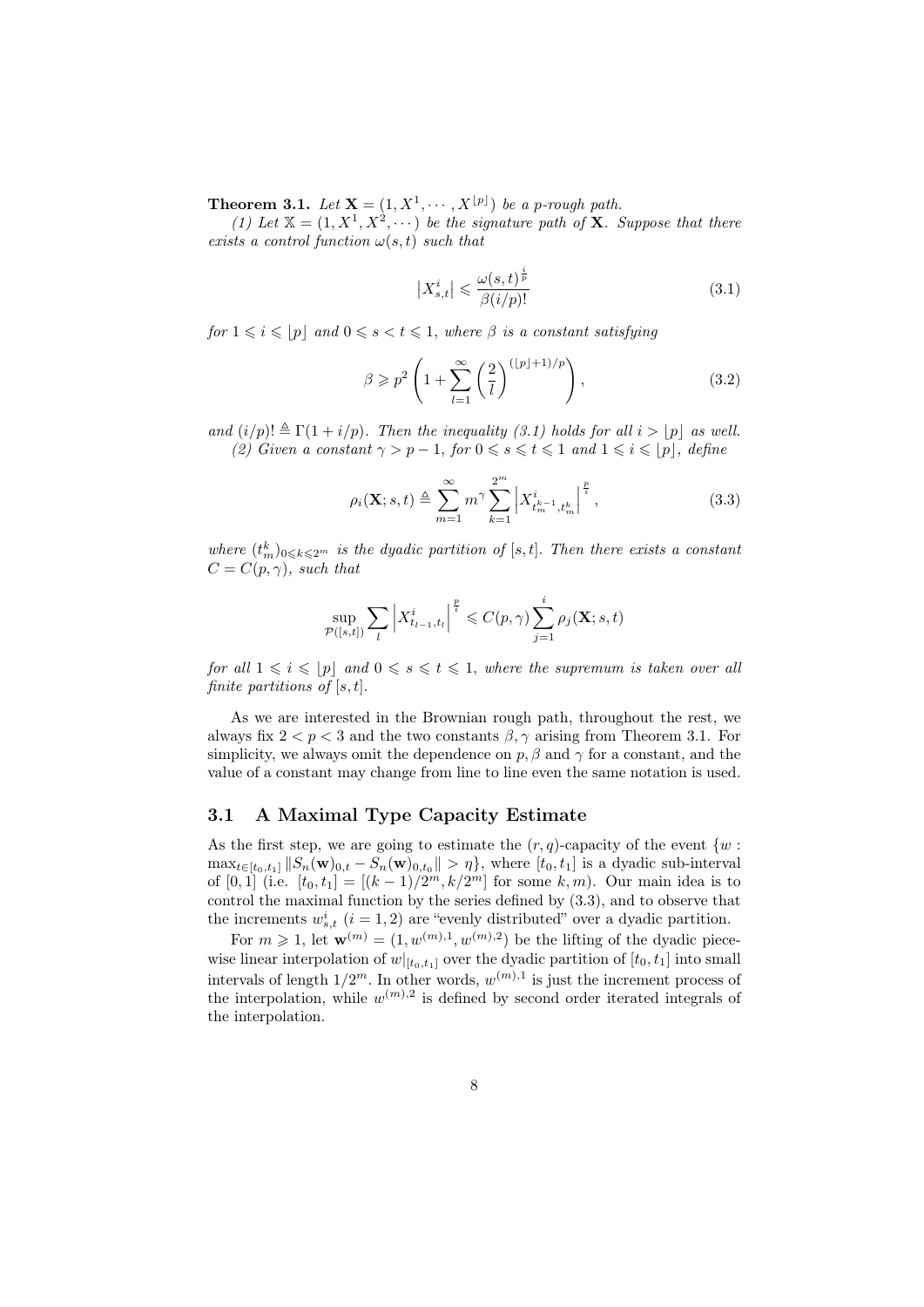Lemma 3.1. We have the following estimates:

$$
\sup_{m\geq 1} \|w_{t_0,t_1}^{(m),i}\|_{L^2} \leq C_d |t_1-t_0|^{\frac{i}{2}}, \text{ for } i=1,2,
$$

and

$$
||w_{t_0,t_1}^{(m+1),2} - w_{t_0,t_1}^{(m),2}||_{L^2} \leq C_d \frac{|t_1 - t_0|}{2^{m/2}},
$$
 for  $m \geq 1$ ,

where  $C_d$  is a constant depending only on the dimension  $d$ .

Proof. This can be easily shown by using the estimate [17], Chapter 4, Equation (4.3). (See also [3], Lemma 2.3 for a similar calculation). П

**Lemma 3.2.** Suppose  $N \in \mathbb{N}$ . Then for  $i = 1, 2$ , we have  $|w_{t_0, t_1}^i|^{2N} \in \bigoplus_{j=0}^{2i} \mathcal{H}_j$ and

$$
\||w_{t_0,t_1}^i|^{2N}\|_{4N,q}\leqslant C_{N,q,d}|t_1-t_0|^{iN},
$$

where  $\mathcal{H}_j$  is the j-th Wiener-Itô chaos and  $C_{N,q,d}$  is a constant depending only on  $N$ , q and d.

*Proof.* We only need to consider the case when  $i = 2$ , as  $w_{t_0,t_1}^1$  is just the increment of Brownian motion in which case the assertion is obvious.

First of all, we have

$$
\left| \left| w_{t_0,t_1}^{(m+1),2} \right|^{2N} - \left| w_{t_0,t_1}^{(m),2} \right|^{2N} \right| \leq \left| w_{t_0,t_1}^{(m+1),2} - w_{t_0,t_1}^{(m),2} \right|
$$
  

$$
\sum_{k=0}^{2N-1} \left| w_{t_0,t_1}^{(m+1),2} \right|^k \left| w_{t_0,t_1}^{(m),2} \right|^{2N-1-k}.
$$

From the hypercontractivity of the Ornstein-Uhlenbeck semigroup, it is well known that the  $L^q$  ( $q > 1$ ) and  $L^2$ -norms are comparable over a given Wiener-Itô chaos. In particular, we have (see [20], Proposition 2.14):

$$
||F||_{L^{q}} \leqslant C_{N,q}||F||_{L^{2}}
$$
\n(3.4)

for any  $F \in \bigoplus_{j=0}^N \mathcal{H}_j$ . Since  $|w_{t_0,t_1}^{(m),2}|^{2k} \in \bigoplus_{j=0}^{4k} \mathcal{H}_j$ , by using Lemma 3.1 and (3.4), it is straightforward to see that

$$
\left\| \left| w_{t_0, t_1}^{(m+1), 2} \right|^{2N} - \left| w_{t_0, t_1}^{(m), 2} \right|^{2N} \right\|_{L^2} \leqslant C_{N, d} \frac{|t_1 - t_0|^{2N}}{2^{m/2}}.
$$
 (3.5)

Therefore,  $\left| w^{(m),2}_{t_0,t_1} \right|$ <sup>2N</sup> converges in  $L^2$  as  $m \to \infty$ . This shows that  $|w_{t_0,t_1}^2|^{2N} \in$  $\bigoplus_{j=0}^{4N} \mathcal{H}_j$  as it is the almost-sure limit of  $\left| w_{t_0,t_1}^{(m),2} \right|$ 2N .

Moreover, the Sobolev norm of  $\left| w_{t_0,t_1}^{(m+1),2} \right|$  $\left| \begin{matrix} 2N-1 \ w_{t_0,t_1}^{(m),2} \end{matrix} \right|$ 2N can by controlled by the  $L^2$ -norm uniformly as they are polynomials of a fixed degree (see [3], Lemma 2.2) . In particular, we obtain from (3.5) that

$$
\left\| \left| w_{t_0,t_1}^{(m+1),2} \right|^{2N} - \left| w_{t_0,t_1}^{(m),2} \right|^{2N} \right\|_{4N,q} \leqslant C_{N,q,d} \frac{|t_1-t_0|^{2N}}{2^{m/2}}.
$$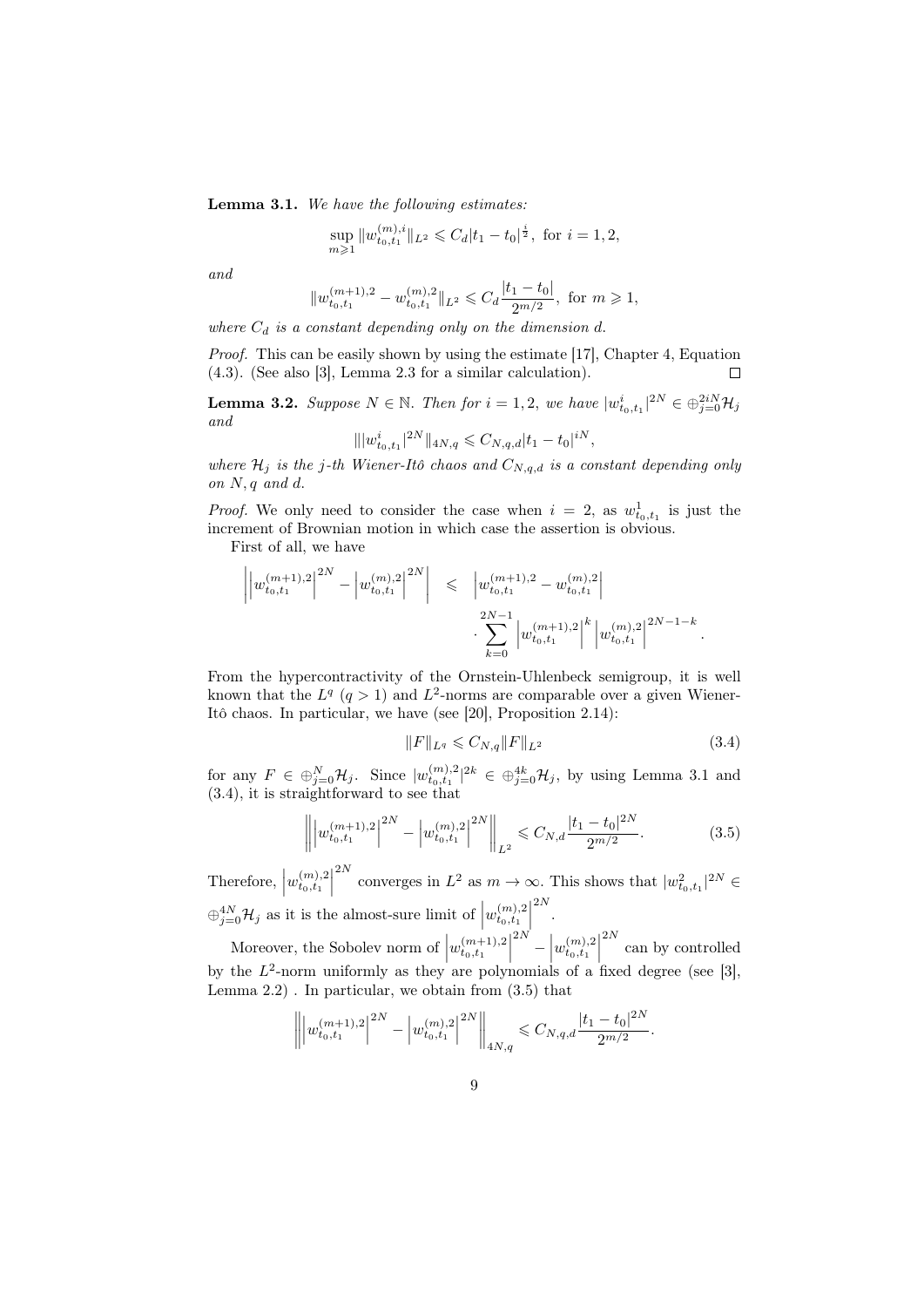This implies that  $w_{t_0,t_1}^{(m),2} \to w_{t_0,t_1}^2$  in  $\mathbb{D}_{4N,q}$  as  $m \to \infty$ . Therefore, by Lemma 3.1 we have

$$
\| |w_{t_0,t_1}^{2} |^{2N} \|_{4N,q} = \lim_{m \to \infty} \| |w_{t_0,t_1}^{(m),2} |^{2N} \|_{4N,q}
$$
  
\$\leqslant C\_{N,q} \lim\_{m \to \infty} \|w\_{t\_0,t\_1}^{(m),2} \|\_{L^2}^{2N}\$  
\$\leqslant C\_{N,q,d} |t\_1 - t\_0|^{2N}\$.

Now we are able to establish the required maximal capacity estimate. Recall that the norms on the tensor products over  $\mathbb{R}^d$  are defined to be the Hilbert– Schmidt norm.

**Proposition 3.1.** (1) Let  $\alpha_p = \sum_{j=1}^{\infty} 1/(\beta(j/p)!) < 1$ . Then for any  $n \in \mathbb{N}$ , we have:

$$
\begin{split}\n&\text{Cap}_{r,q}\left(\max_{t_0 \leqslant t \leqslant t_1} \|S_n(\mathbf{w})_{t_0,t} - \mathbf{1}\| > \alpha\right) \\
&\leqslant\n\begin{cases}\nC_{N,q,d} \frac{|t_1 - t_0|^N}{\alpha^{2N}} \left(1 + \frac{|t_1 - t_0|^N}{\alpha^{2N}}\right), & \text{if } 0 < \alpha \leqslant \alpha_p; \\
C_{N,q,d} \frac{|t_1 - t_0|^N}{\alpha^{2N/n}} \left(1 + \frac{|t_1 - t_0|^N}{\alpha^{2N/n}}\right), & \text{if } \alpha > \alpha_p,\n\end{cases}\n\end{split} \tag{3.6}
$$

 $\Box$ 

where  $N > r$  and  $C_{N,q,d}$  is a constant depending only on  $N, q, d$ .

(2) Suppose  $N > r$  and  $\delta > 0$ . Then for any  $n \in \mathbb{N}$  and  $0 < \eta < 2^{-1/\delta} \wedge \alpha_p$ , we have

$$
\text{Cap}_{r,q}\left(\max_{t_0 \leqslant t \leqslant t_1} \|S_n(\mathbf{w})_{0,t} - S_n(\mathbf{w})_{0,t_0}\| > \eta\right)
$$
  
\$\leqslant C\_{N,q,d}\left(\frac{|t\_1 - t\_0|^N}{\eta^{2N(1+\delta)}} \cdot \left(1 + \frac{|t\_1 - t\_0|^N}{\eta^{2N(1+\delta)}}\right) + \eta^{2N\delta/n}\right), \tag{3.7}

where  $C_{N,q,d}$  is a constant depending only on N, q, d.

*Proof.* (1) Let  $C_p = (1/p)! + (2/p)!$  and  $\beta$  be given by (3.2). Define a control function  $\omega(s,t)$  by

$$
\omega(s,t) \triangleq \beta C_p \sum_{i=1}^{2} \sup_{\mathcal{P}([s,t])} \sum_{l} |w_{t_{l-1},t_l}^i|^{\frac{p}{i}}, \ 0 \leq s \leq t \leq 1. \tag{3.8}
$$

Since w is a quasi-surely well defined p-rough path, according to Theorem 3.1  $(1)$ , we have

$$
\max_{t_0\leqslant t\leqslant t_1}|w^i_{t_0,t}|\leqslant \frac{\omega(t_0,t_1)^{i/p}}{\beta(i/p)!}
$$

for all  $i \geqslant 1$ , where  $w^i$  denotes the *i*-th degree component of the Brownian signature path. For the moment let  $\lambda > 0$  be such that

$$
\sum_{i=1}^n \frac{\lambda^{i/p}}{\beta(i/p)!} \leqslant \alpha
$$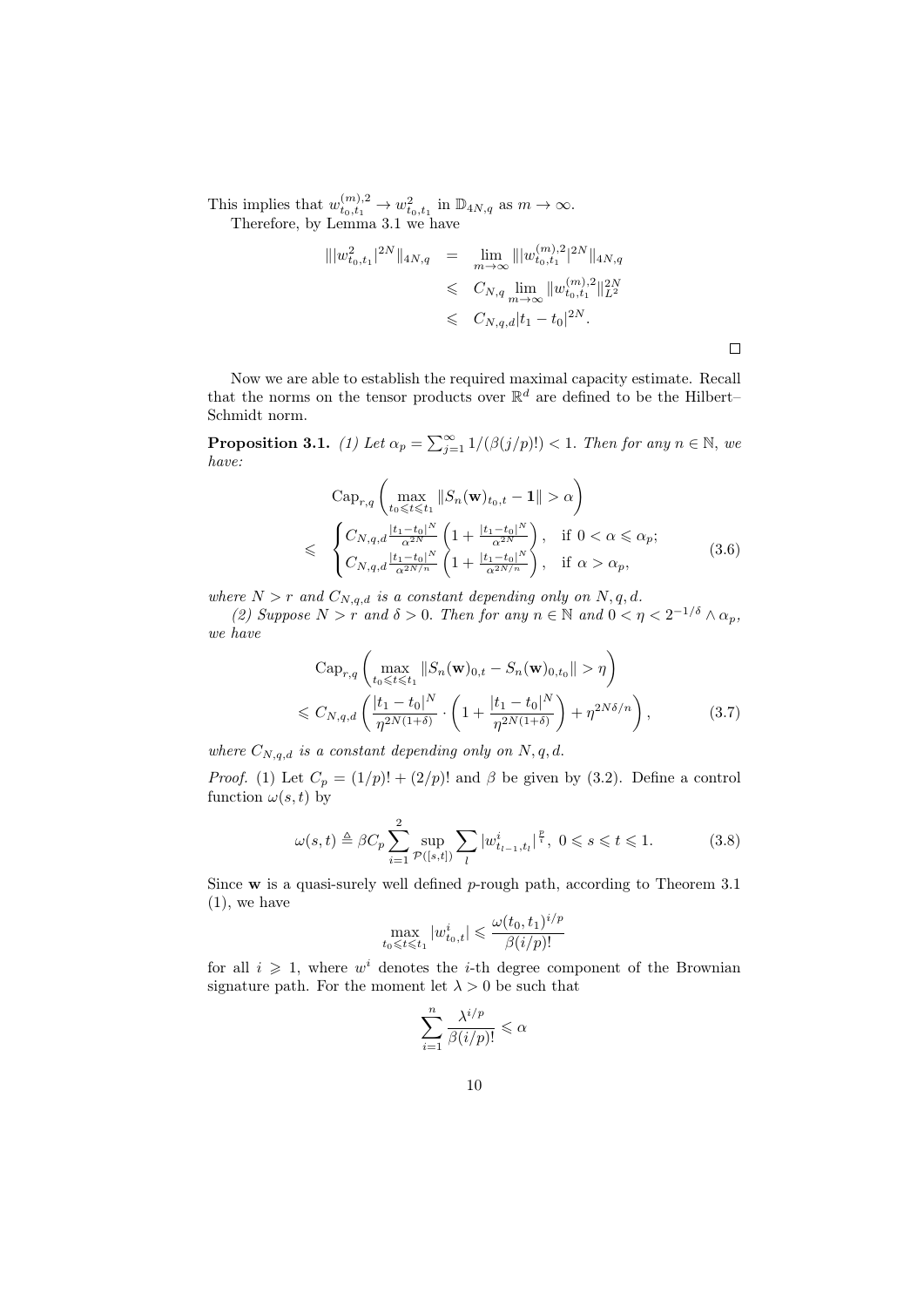for given  $\alpha > 0$ . It follows that

$$
\left\{ w : \max_{t_0 \leqslant t \leqslant t_1} \|S_n(\mathbf{w})_{t_0, t} - \mathbf{1}\| > \alpha \right\}
$$
\n
$$
= \left\{ w : \max_{t_0 \leqslant t \leqslant t_1} \left( \sum_{i=1}^n |w_{t_0, t}^i|^2 \right) > \alpha^2 \right\}
$$
\n
$$
\subseteq \left\{ w : \sum_{i=1}^n \max_{t_0 \leqslant t \leqslant t_1} |w_{t_0, t}^i|^2 > \sum_{i=1}^n \frac{\lambda^{2i/p}}{(\beta(i/p)!)^2} \right\}
$$
\n
$$
\subseteq \bigcup_{i=1}^n \left\{ w : \max_{t_0 \leqslant t \leqslant t_1} |w_{t_0, t}^i| > \frac{\lambda^{i/p}}{\beta(i/p)!} \right\}
$$
\n
$$
\subseteq \left\{ w : \omega(t_0, t_1) > \lambda \right\}.
$$
\n(3.9)

Let  $\rho_i(\mathbf{w}; t_0, t_1)$   $(i = 1, 2)$  be given by (3.3). According to Theorem 3.1 (2), we obtain that

$$
\{w : \omega(t_0, t_1) > \lambda\} \subseteq \{w : \rho_1(\mathbf{w}; t_0, t_1) > C\lambda\}
$$

$$
\bigcup \{w : \rho_2(\mathbf{w}; t_0, t_1) > C\lambda\}, \qquad (3.10)
$$

where  $C > 0$  is some constant depending only on p and  $\gamma$  in that theorem. For  $\theta > 0$ , let  $C_{\theta} > 0$  be a constant such that

$$
C_{\theta} \sum_{m=1}^{\infty} m^{\gamma} 2^{-m\theta} \leq C.
$$

It follows that

$$
\{w:\rho_i(\mathbf{w};t_0,t_1) > C\lambda\} \subseteq \bigcup_{m=1}^{\infty} \left\{w: \sum_{k=1}^{2^m} \left|w_{t_m^{k-1},t_m^k}^i\right|^{\frac{p}{i}} > C_\theta \lambda 2^{-m\theta}\right\}
$$
\n
$$
\subseteq \bigcup_{m=1}^{\infty} \bigcup_{k=1}^{2^m} \left\{w: \left|w_{t_m^{k-1},t_m^k}^i\right|^{\frac{p}{i}} > C_\theta \lambda 2^{-m(\theta+1)}\right\}.
$$

Therefore, for any  $N > r$ , we have

$$
\begin{split}\n&\text{Cap}_{r,q}(\rho_i(\mathbf{w};t_0,t_1) > C\lambda) \\
&\leq \sum_{m=1}^{\infty} \sum_{k=1}^{2^m} \text{Cap}_{r,q}\left(\left|w_{t_m^{k-1},t_m^k}^i\right|^{\frac{p}{i}} > C_\theta\lambda 2^{-m(\theta+1)}\right) \\
&\leq \sum_{m=1}^{\infty} \sum_{k=1}^{2^m} \text{Cap}_{4N,q}\left(\left|w_{t_m^{k-1},t_m^k}^i\right|^{2N} > (C_\theta\lambda)^{\frac{2iN}{p}} 2^{-\frac{2im(1+\theta)N}{p}}\right).\n\end{split}
$$

On the other hand, from the proof of Lemma 3.2, we know that  $|w_{k-1}^{(l),i}|$  $\frac{1}{t_m^{k-1},t_m^k}|^{2N} \rightarrow$  $|w_i^i$  $\int_{t_m^{k-1},t_m^k}^{t} |^{2N}$  in  $\mathbb{D}_{4N,q}$  as well as quasi-surely when  $l \to \infty$ . Since  $|w_{t_m^{k-1},t_m^{k-1}}^{(l),i}|$  $\int_{t_m^{k-1},t_m^k}^{(l),i} |^{2N}$  is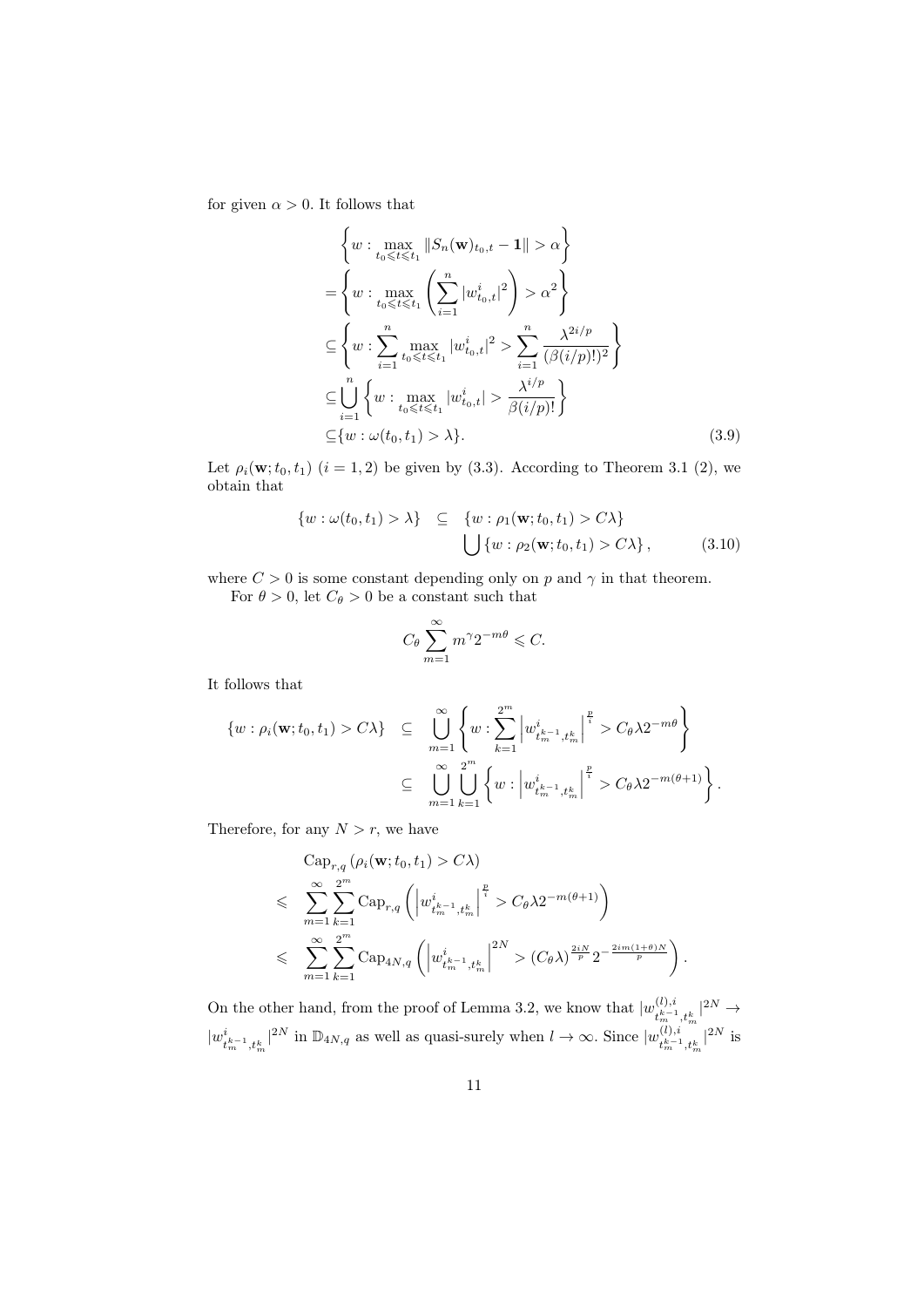continuous on  $W$ , according to [18], Chapter IV, Theorem 2.3.5, p. 99, we see that  $|w_i^i$  $\int_{t_m^{k-1},t_m^k}^{i}$  |<sup>2N</sup> is  $(4N,q)$ -quasi-continuous. Therefore, by using the Chebyshev inequality for capacity (2.2) and Lemma 3.2, we have

$$
\begin{array}{rcl}\n\text{Cap}_{r,q}(\rho_i(\mathbf{w};t_0,t_1) > C\lambda) & \leqslant & C_{N,q}(C_\theta\lambda)^{-\frac{2iN}{p}} \sum_{m=1}^{\infty} 2^{\frac{2im(1+\theta)N}{p}} \\
& \sum_{k=1}^{2^m} \left\| \left| w_{t_m^{k-1},t_m^k}^i \right|^{2N} \right\|_{4N,q} \\
& \leqslant & C_{N,q,d}(C_\theta\lambda)^{-\frac{2iN}{p}} |t_1-t_0|^{iN} \\
& \sum_{m=1}^{\infty} 2^{m\left(iN\left(\frac{2(1+\theta)}{p}-1\right)+1\right)}.\n\end{array}
$$

Now we choose  $\theta$  to be small enough such that

$$
\left(\frac{2(1+\theta)}{p}-1\right)N+1<0.
$$

This is possible since  $2 < p < 3$ . Then we arrive at

$$
\operatorname{Cap}_{r,q}(\rho_i(\mathbf{w};t_0,t_1)>C\lambda)\leqslant C_{N,q,d}\frac{|t_1-t_0|^{iN}}{\lambda^{2iN/p}}.
$$

Combining with (3.9) and (3.10), we obtain that

$$
\begin{array}{rcl}\n\mathrm{Cap}_{r,q}\left(\max\limits_{t_0\leqslant t\leqslant t_1}\|S_n(\mathbf{w})_{t_0,t}-\mathbf{1}\|>\alpha\right) & \leqslant & C_{N,q,d}\frac{|t_1-t_0|^N}{\lambda^{2N/p}} \\
&\qquad \cdot \left(1+\frac{|t_1-t_0|^N}{\lambda^{2N/p}}\right).\n\end{array}
$$

Now (3.6) follows by setting

$$
\lambda = \begin{cases} (\alpha/\alpha_p)^p, & \text{if } 0 < \alpha \leq \alpha_p; \\ (\alpha/\alpha_p)^{p/n}, & \text{if } \alpha > \alpha_p. \end{cases}
$$

(2) From the multiplicative property of a rough path, we know that

$$
S_n(\mathbf{w})_{0,t} - S_n(\mathbf{w})_{0,t_0} = S_n(\mathbf{w})_{0,t_0} \otimes (S_n(\mathbf{w})_{t_0,t} - 1).
$$

Therefore, for any  $\delta > 0$ , we have

$$
\{w: \max_{t_0 \leqslant t \leqslant t_1} \|S_n(\mathbf{w})_{0,t} - S_n(\mathbf{w})_{0,t_0}\| > \eta\}
$$
  
\n
$$
\subseteq \{w: \|S_n(\mathbf{w})_{0,t_0}\| > \eta^{-\delta}\} \bigcup \{w: \max_{t_0 \leqslant t \leqslant t_1} \|S_n(\mathbf{w})_{t_0,t} - 1\| > \eta^{1+\delta}\}.
$$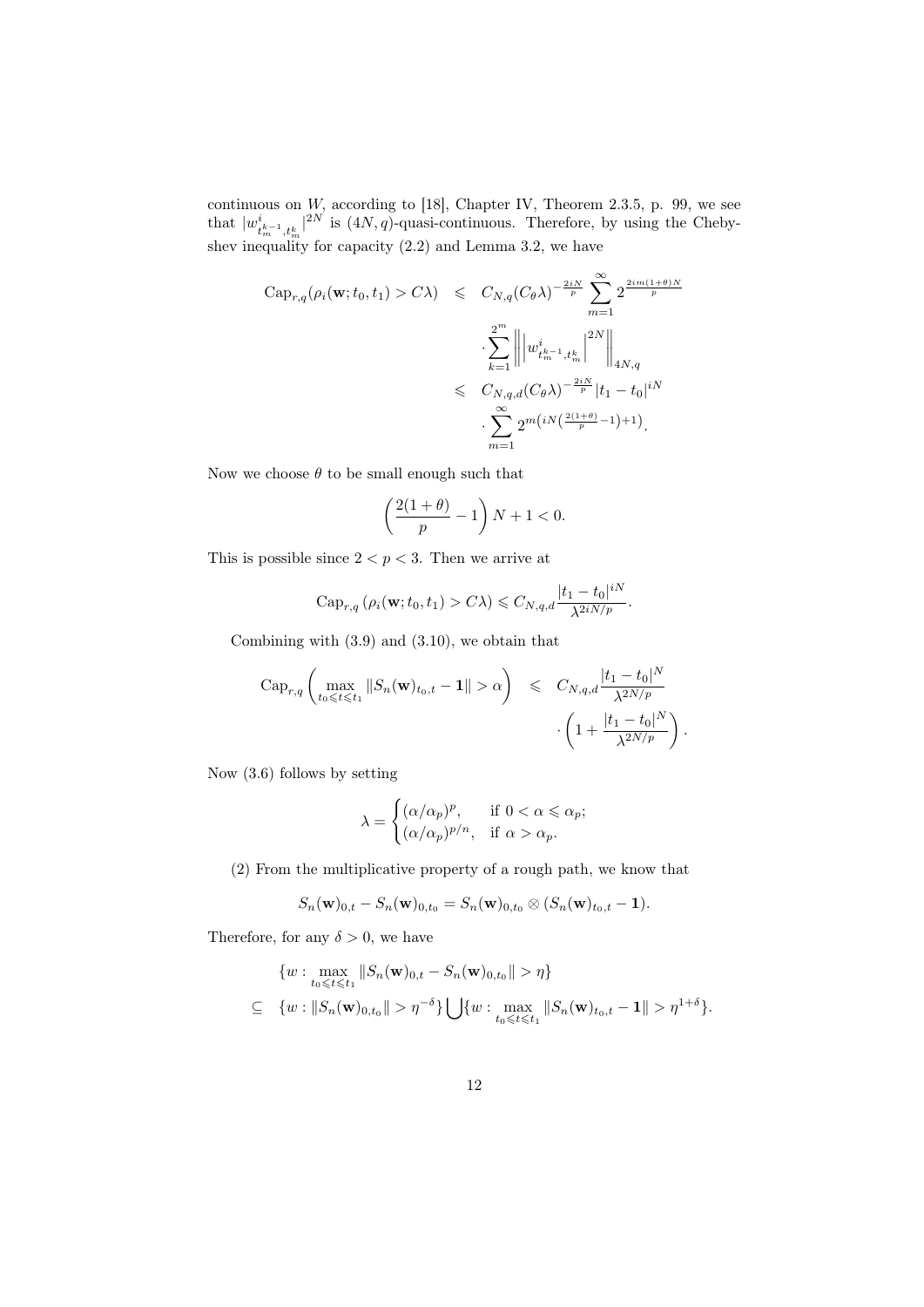If  $0 < \eta < \alpha_p$ , then  $\eta^{1+\delta} < \alpha_p$ , and from (3.6) we conclude that

$$
\begin{array}{lcl} \displaystyle {\rm Cap}_{r,q}\left(\max_{t_0\leqslant t\leqslant t_1}\|S_n({\bf w})_{t_0,t}-1\|>\eta^{1+\delta}\right) & \leqslant & \displaystyle C_{N,q,d}\frac{|t_1-t_0|^N}{\eta^{2N(1+\delta)}}\\ & & \displaystyle \cdot \left(1+\frac{|t_1-t_0|^N}{\eta^{2N(1+\delta)}}\right). \end{array}
$$

On the other hand, as  $\eta^{-\delta}/2 > 1 > \alpha_p$ , by applying (3.6) for the case  $[t_0, t_1] =$ [0, 1], we obtain that

$$
\begin{array}{rcl}\n\mathrm{Cap}_{r,q}\left(\|S_n(\mathbf{w})_{0,t_0}\|>\eta^{-\delta}\right) & \leqslant & \mathrm{Cap}_{r,q}\left(\max_{0\leqslant t\leqslant 1}\|S_n(\mathbf{w})_{0,t}-1\|>\frac{1}{2}\eta^{-\delta}\right) \\
& \leqslant & C_{N,q,d}2^{\frac{2N}{n}}\eta^{\frac{2N\delta}{n}}\left(1+2^{\frac{2N}{n}}\eta^{\frac{2N\delta}{n}}\right).\n\end{array}
$$

Observe that, since  $\eta < 1$ , we have

$$
2^{\frac{2N}{n}} \left( 1 + 2^{\frac{2N}{n}} \eta^{\frac{2N\delta}{n}} \right) \leq 2^{2N} (1 + 2^{2N}).
$$

Therefore,

$$
\mathrm{Cap}_{r,q}\left(\|S_n(\mathbf{w})_{0,t_0}\|>\eta^{-\delta}\right)\leqslant C_{N,q,d}\eta^{\frac{2N\delta}{n}}.
$$

 $\Box$ 

Now (3.7) follows immediately.

Remark 3.1. In the probability measure case (i.e.  $r = 0$ ), it is possible to strengthen the maximal inequalities in Proposition 3.1 to an exponential type by using a Fernique type estimate for the p-variation of the Brownian rough path. However, this approach cannot be applied to the capacity case as the Chebyshev inequality for capacity involves the Sobolev norm instead of the  $L<sup>q</sup>$ norm. Indeed, it is even not clear whether the p-variation is differentiable in the sense of Malliavin.

### 3.2 A Small Ball Capacity Estimate

The second step is to establish an estimate for the  $(r, q)$ -capacity of the event  $\{w: ||S_n(\mathbf{w})_{0,t_1} - S_n(\mathbf{w})_{0,t_0}|| \leq \eta\},\$  where  $t_0, t_1$  are two dyadic points in [0, 1]. The key ingredient here is to observe the hypoellipticity of a collection of signature components regarded as a stochastic differential equation (SDE for short), so that the required estimate will follow from the Malliavin calculus for hypoelliptic SDEs. It should be pointed out that  $S_n(\mathbf{w})_{0,t}$ , as a path in the truncated tensor algebra, is not hypoelliptic as it lives on the free nilpotent Lie group.

Recall from rough path theory (see [7], Proposition 7.8) that the truncated signature path  $S_n(\mathbf{w})_{t_0,t}$  satisfies the linear differential equation

$$
\begin{cases} dS_n(\mathbf{w})_{t_0,t} = S_n(\mathbf{w})_{t_0,t} \otimes dw_t, \\ S_n(\mathbf{w})_{t_0,t_0} = \mathbf{1}. \end{cases}
$$
(3.11)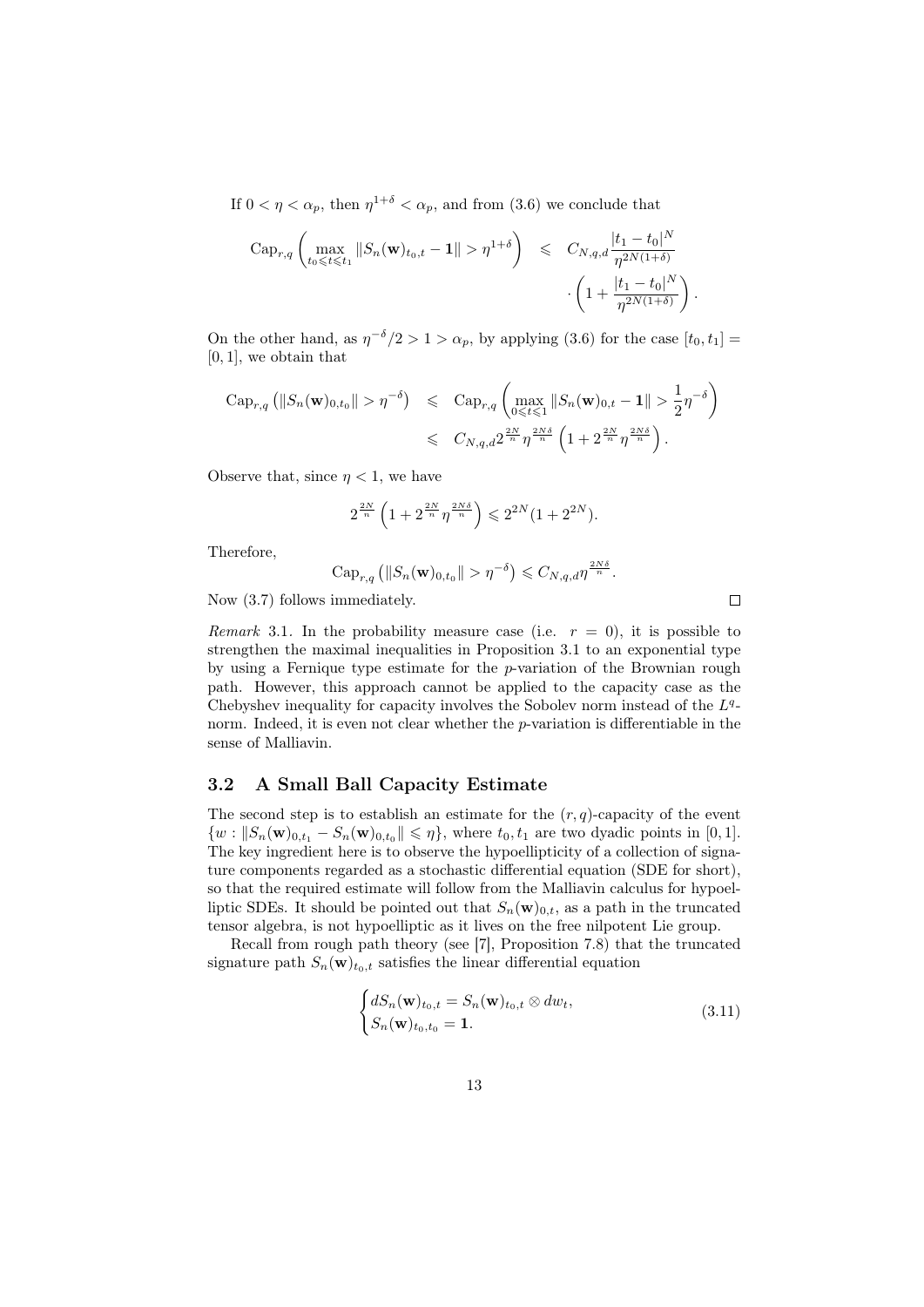In our case we can either interpret (3.11) as a rough differential equation or a Stratonovich type SDE driven by Brownian motion. Under the canonical basis of  $\mathbb{R}^d$ , we can write it as

$$
dw_{t_0,t}^I = w_{t_0,t}^{I'} \circ dw^i \tag{3.12}
$$

starting at zero, where I runs over all words over  $\{1, \dots, d\}$  with length at most n whose last letter is  $i$ , and  $I'$  is the word obtained by dropping the last letter. We are interested in a *consistent* collection  $\mathcal I$  of words in the sense that  $I \in \mathcal{I} \implies I' \in \mathcal{I}.$ 

**Definition 3.1.** A word I over  $\{1, \dots, d\}$  is said to be non-degenerate if it has the form

$$
I = \left(i_0, \underbrace{i_1, \cdots, i_1}_{l_1 \text{ copies}}, \cdots, \underbrace{i_k, \cdots, i_k}_{l_k \text{ copies}}\right),
$$

where  $1 \leq i_0 < i_1 < \cdots < i_k \leq d$  and  $l_1, \cdots, l_k \geq 0$ .

The collection  $\mathcal{I}_{d,n}$  of non-degenerate words with length at most n is clearly consistent.

**Lemma 3.3.** The cardinality of  $\mathcal{I}_{d,n}$  is given by

$$
|\mathcal{I}_{d,n}| = \left(\begin{array}{c} n+d-1\\ n \end{array}\right).
$$

*Proof.* For  $1 \leq k \leq d$ , let  $\mathcal{I}_{d,n}(k)$  be the set of words  $I \in \mathcal{I}_{d,n}$  whose first letter is k. It is not hard to see that there is a bijection between  $\mathcal{I}_{d,n}(k)$  and the set of non-negative integer solutions  $(x_{k+1}, \dots, x_d, y)$  to the equation

$$
x_{k+1} + \dots + x_d + y = n - 1.
$$

Here  $x_i$   $(k+1 \leq i \leq d)$  records the number of occurrence for the letter i, and y records the fact that the length of I is  $n - y$ . It follows that

$$
|\mathcal{I}_{d,n}(k)| = \left( \begin{array}{c} n-1+d-k \\ d-k \end{array} \right).
$$

Therefore,

$$
|\mathcal{I}_{d,n}| = \sum_{k=1}^d \binom{n-1+d-k}{d-k} = \sum_{l=n}^{n+d-1} \binom{l-1}{n-1}.
$$

The last expression is easily seen to be  $\begin{pmatrix} n+d-1 \\ n \end{pmatrix}$  as it can be modeled by n choosing subsets of  $\{1, \dots, n + d - 1\}$  with n elements and with l being the largest one.  $\Box$ 

Now we have the following result.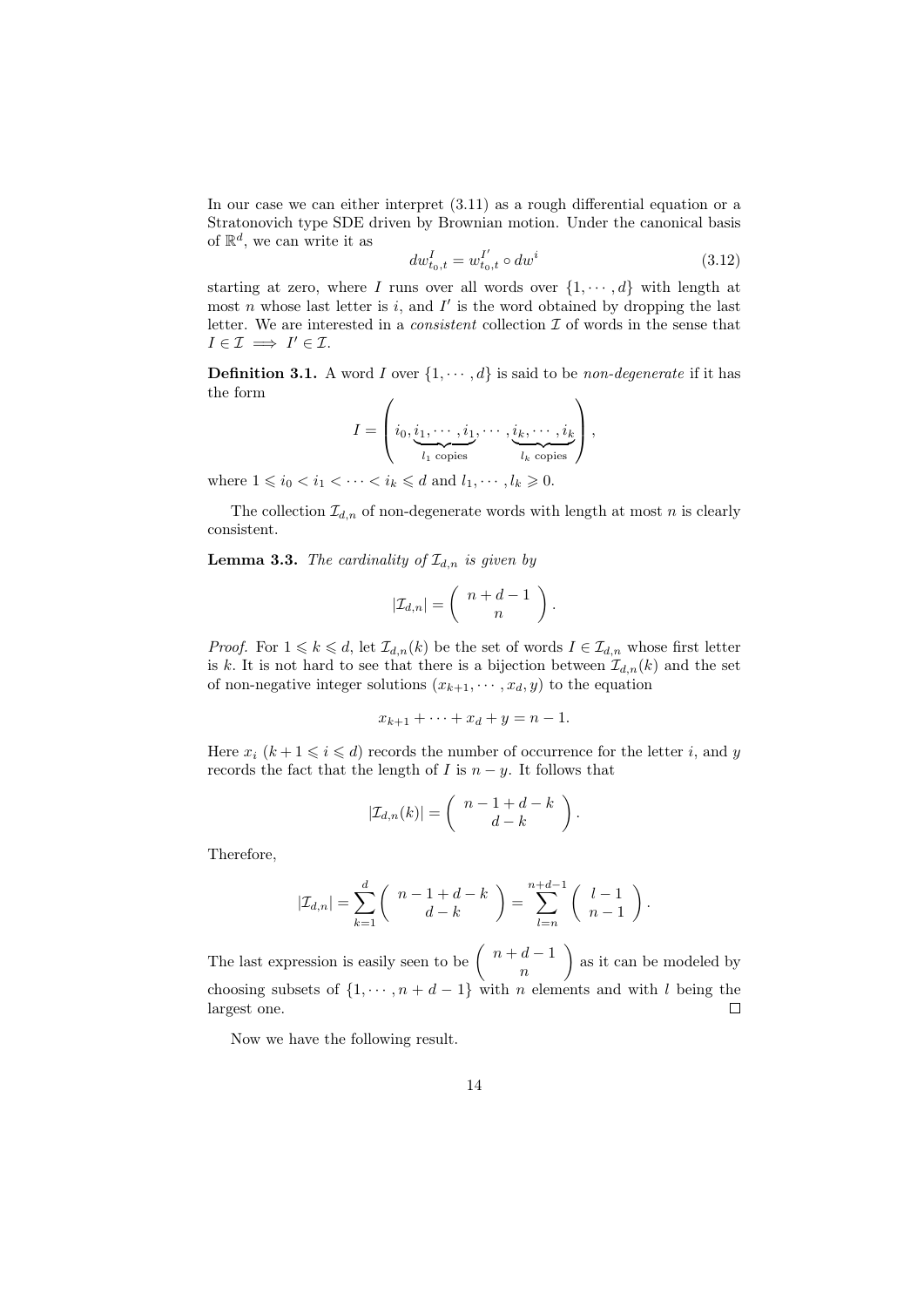**Lemma 3.4.** The restriction of (3.12) to the collection  $\mathcal{I}_{d,n}$  of non-degenerate words defines an  $|\mathcal{I}_{d,n}|$ -dimensional linear SDE satisfying H<sup>5</sup>ormander's condition at the origin in the sense that the linear span of its generating vector fields and their Lie brackets of any order at the origin is  $\mathbb{R}^{|\mathcal{I}_{d,n}|}$ .

*Proof.* First of all, the consistency of  $\mathcal{I}_{d,n}$  implies that the restriction of (3.12) to  $\mathcal{I}_{d,n}$  is itself a linear SDE of dimension  $|\mathcal{I}_{d,n}|$ . It suffices to verify H<sup>5</sup>ormander's condition at the origin.

We use the notation  $X^{k;I}$  for a component to keep track of the length k of the word  $I \in \mathcal{I}_{d,n}$ . In geometric notation, the generating vector fields of the SDE (3.12) restricted to  $\mathcal{I}_{d,n}$  are given by

$$
V_i = \sum_{I_i} x^{k-1;I'_i} \partial_{k;I_i}, \ 1 \leqslant i \leqslant d,
$$

where we set  $x^{0;I'_i} = 1$ . Here the sum is taken over all words  $I_i \in \mathcal{I}_{d,n}$  whose last letter is i, and  $I'_i$  is the word obtained by dropping the last letter from  $I_i$ .

We write

$$
V_i = \partial_{1;(i)} + P_i,
$$

where

$$
P_i = \sum_{|I_i| \geqslant 2} x^{k-1;I_i'} \partial_{k;I_i}
$$

is a vector field with homogeneous linear coefficients. For  $1 \leq i \leq j \leq d$ , we then have

$$
[V_i, V_j] = [ \partial_{1;(i)} + P_i, \partial_{1;(j)} + P_j ]
$$
  
=  $\partial_{1;(i)} P_j - \partial_{1;(j)} P_i + [P_i, P_j ]$   
=  $\partial_{2;(i,j)} - \partial_{1;(j)} P_i + [P_i, P_j ]$ ,

where the  $\partial P$  denotes the vector field obtained by differentiating the coefficients of P.

Now the key observation is that if  $i \leq j$ , then  $P_i$  does not depend on  $x^{1;(j)}$ . Indeed, if this is not the case, then  $I_i = (j, i)$  has to be a word appearing in the summation, contradicting the construction of  $\mathcal{I}_{d,n}$ . Therefore,

$$
\partial_{1;(j)}P_i=0
$$

and we have

$$
V_i, V_j] = \partial_{2;(i,j)} + [P_i, P_j].
$$

Note that  $[P_i, P_j]$  is a vector field with homogeneous linear coefficients of the form  $x^{k-1;I'_{i}}$  or  $x^{l-1;I'_{j}}$   $(k, l \geq 2)$ .

If  $1 \leq i \leq j_1 \leq j_2 \leq d$ , then

 $\sqrt{2}$ 

$$
\begin{array}{rcl}\n[[V_i, V_{j_1}], V_{j_2}] & = & [\partial_{2;(i,j_1)} + [P_i, P_{j_1}], \partial_{1;(j_2)} + P_{j_2}] \\
& = & \partial_{3;(i,j_1,j_2)} - \partial_{1;j_2} [P_i, P_{j_1}] + [[P_i, P_{j_1}], P_{j_2}].\n\end{array}
$$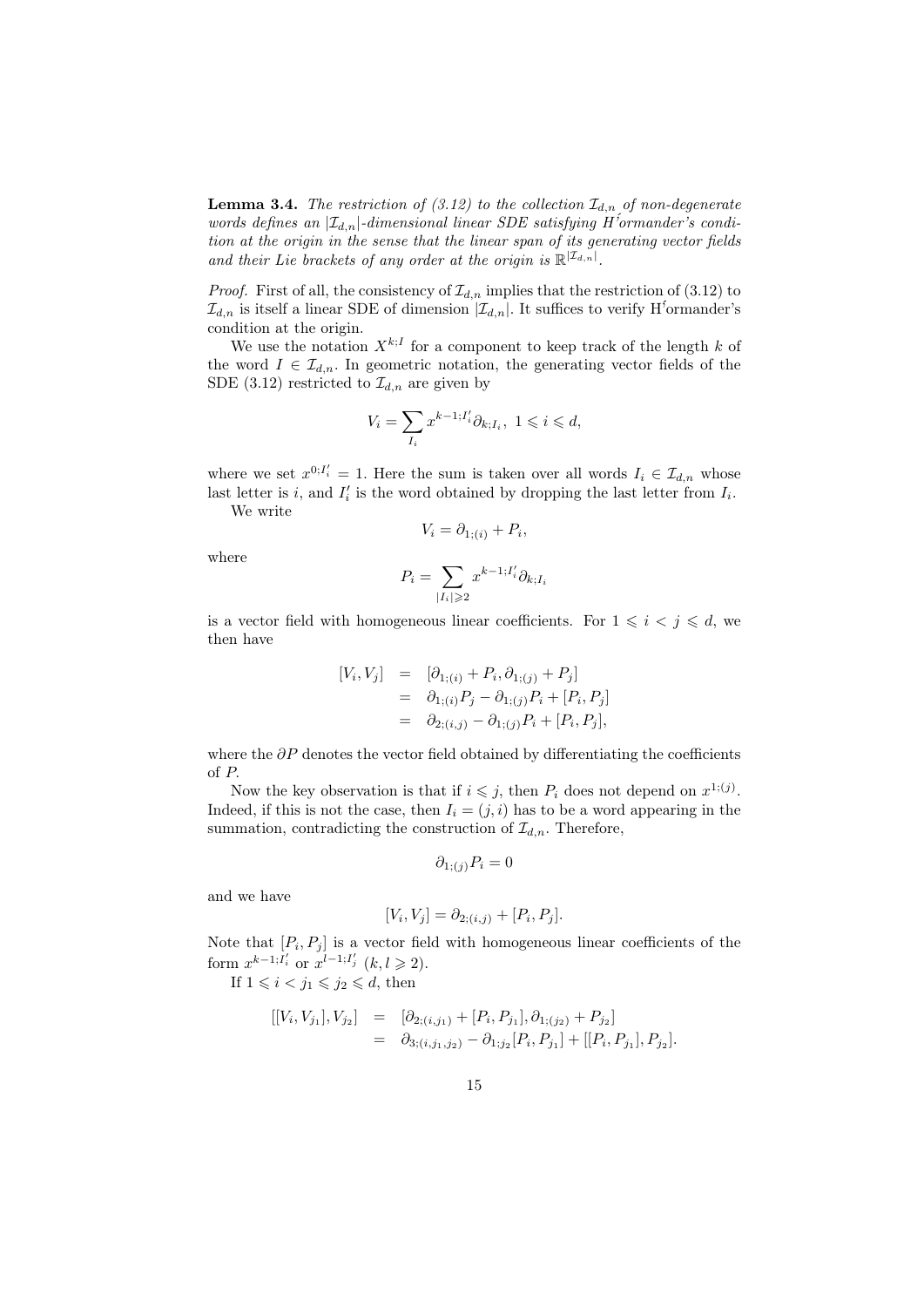Again we know that the second term on the right hand side vanishes as  $[P_i, P_{j_1}]$ does not depend on  $x^{1;(j_2)}$ .

By an induction argument, we obtain the fact that

$$
[\cdots[[V_i,V_{j_1}],V_{j_2}],\cdots,V_{j_m}]=\partial_{m+1,(i,j_1,\cdots,j_m)}+P_{i,j_1,\cdots,j_m},
$$

for all  $1 \leq i \leq j_1 \leq \cdots \leq j_m \leq d$  and  $1 \leq m \leq n-1$ , where

$$
P_{i,j_1,\dots,j_m} = [\dots[[P_i, P_{j_1}], P_{j_2}], \dots, P_{j_m}]
$$

is a vector field with homogeneous linear coefficients not depending on any  $x^{1;(j)}$ with  $j \geq j_m$ . In particular,

$$
P_{i,j_1,\cdots,j_m}(0)=0
$$

and we conclude that the linear span of  $V_i$  and their Lie brackets at the origin coincides with Span $\{\partial_{k,I} : I \in \mathcal{I}_{d,n}\},\$  which is  $\mathbb{R}^{|\mathcal{I}_{d,n}|}.$  $\Box$ 

According to Lemma 3.4 and  $H'$ ormander's theorem from the Malliavin calculus, we know that the law of  $(w_{t_0,t}^I)_{I \in \mathcal{I}_{d,n}}$  has a smooth density with respect to the Lebesgue measure. A small ball probability estimate follows immediately from this fact. To obtain a corresponding capacity estimate, we need the following lemma.

**Lemma 3.5.** For any  $i \geqslant 1$ , we have  $w_{t_0,t_1}^i \in \bigoplus_{j=0}^i \mathcal{H}_j$  and

$$
||w_{t_0,t_1}^i||_{r,q} \leq C_{r,q,i,d}|t_1-t_0|^{\frac{i}{2}},
$$
\n(3.13)

where  $C_{r,q,i,d}$  is a constant depending only on  $r, q, i$  and d.

*Proof.* Let  $\widetilde{\mathbf{w}}^{(m)}$  be the lifting of the *m*-th dyadic piecewise linear interpolation of w over [0, 1]. Define the control function  $\omega$ ,  $(e, t)$  in the same way as in (3,8) of w over [0, 1]. Define the control function  $\omega_m(s,t)$  in the same way as in (3.8) by replacing **w** by  $\widetilde{\mathbf{w}}^{(m)}$ . According to Theorem 3.1, we have

$$
|\widetilde{w}_{s,t}^{(m),i}| \leqslant \frac{\omega_m(s,t)^{i/p}}{\beta(i/p)!}, \ \forall i \geqslant 1,
$$

and

$$
\omega_m(s,t) \leqslant C\left(\rho_1(\widetilde{\mathbf{w}}^{(m)};s,t)+\rho_2(\widetilde{\mathbf{w}}^{(m)};s,t)\right),
$$

where C is a constant depending only on p and  $\gamma$ . Therefore,

$$
||w_{t_0,t_1}^{(m),i}||_{L^2}\leqslant C_i \left(||\rho_1(\widetilde{\mathbf{w}}^{(m)};t_0,t_1)^{\frac{i}{p}}||_{L^2}+||\rho_2(\widetilde{\mathbf{w}}^{(m)};t_0,t_1)^{\frac{i}{p}}||_{L^2}\right).
$$

It follows that

$$
\begin{array}{rcl} \|\rho_j(\widetilde{\mathbf{w}}^{(m)};t_0,t_1)\|_{L^{\frac{2i}{p}}} & \leqslant & \displaystyle \sum_{l=1}^{\infty} l^{\gamma} \sum_{k=1}^{2^l} \||\widetilde{w}^{(m),j}_{t_l^{k-1},t_l^{k}}|^{\frac{p}{j}}\|_{L^{\frac{2i}{p}}}\\ & \leqslant & C_i \sum_{l=1}^{\infty} l^{\gamma} \sum_{k=1}^{2^l} \|\widetilde{w}^{(m),j}_{t_l^{k-1},t_l^{k}}\|_{L^2}^{\frac{p}{j}}\\ & \leqslant & C_{i,d}|t_1-t_0|^{\frac{p}{2}}, \end{array}
$$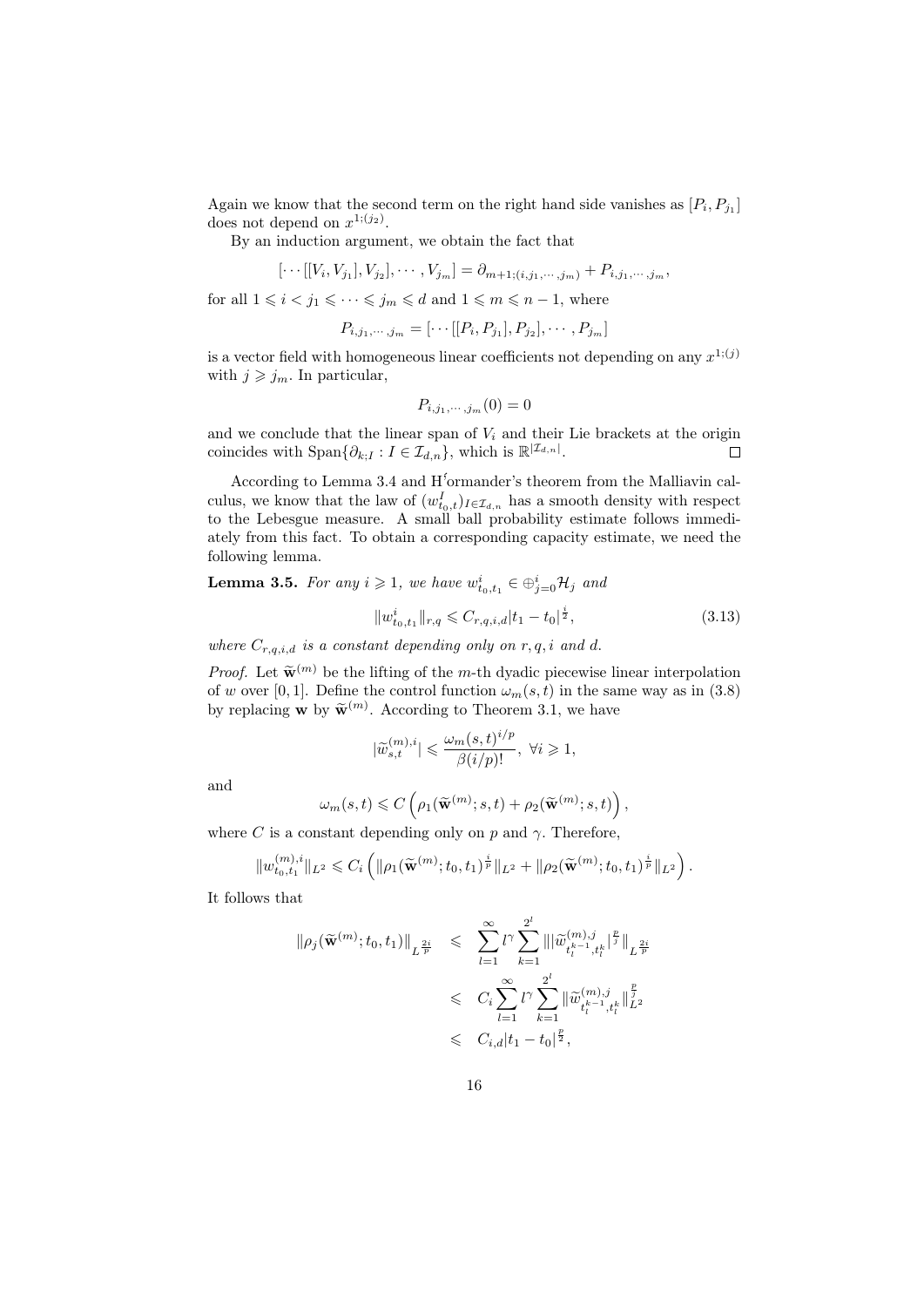where the last inequality follows from the fact that

$$
\|\widetilde{w}_{s,t}^{(m),j}\|_{L^2}\leqslant C_d|t-s|^{\frac{j}{2}}
$$

for all  $0 \le s \le t \le 1$  and  $m \ge 1$ , even in the case when [s, t] is not a dyadic sub-interval of  $[0, 1]$ . This can be seen easily based on the computation in [17], pp. 68–70. Therefore, we obtain that

$$
\|\widetilde{w}_{t_0,t_1}^{(m),i}\|_{L^2} \leqslant C_{i,d}|t_1-t_0|^{\frac{i}{2}}.
$$
\n(3.14)

On the other hand, since  $\widetilde{w}_{t_0,t_1}^{(m),i} \in \oplus_{j=0}^i \mathcal{H}_j$ , from (3.14) and (3.4) we know that the  $L^q$ -norm of  $\widetilde{w}_{i_0,i_1}^{(m),i}$  is uniformly bounded for any  $q > 2$ . As  $\widetilde{w}_{i_0,i_1}^{(m),i} \rightarrow$  $w_{t_0,t_1}^i$  P-almost-surely, it follows that the convergence holds in  $L^2$  as well. Therefore,  $w_{t_0,t_1}^i \in \bigoplus_{j=0}^i \mathcal{H}_j$  and it also satisfies (3.14). Finally, (3.13) follows from [3], Lemma 2.2.  $\Box$ 

Now we are able to establish the required small ball capacity estimate.

**Proposition 3.2.** Given any  $\tau > 1$ , we have the following estimate:

$$
\mathrm{Cap}_{r,q}\left(\|S_n(\mathbf{w})_{0,t_1}-S_n(\mathbf{w})_{0,t_0}\|\leqslant \eta\right)\leqslant \frac{C_{r,q,n,d,\tau}}{|t_1-t_0|^{\lambda_{n,d}/\tau q}}\eta^{\frac{|\mathcal{I}_{d,n}|}{\tau q}-r}
$$

for every  $0 < \eta < 1$  and  $n \in \mathbb{N}$ , where  $C_{r,q,n,d,\tau}$  is a constant depending only on  $r, q, n, d, \tau$ , and  $\lambda_{n,d}$  is a constant depending only on n, d.

*Proof.* Write  $X_{t_0,t} = (w_{t_0,t}^I)_{I \in \mathcal{I}_{d,n}}$  as a diffusion in  $\mathbb{R}^{|\mathcal{I}_{d,n}|}$ . By the multiplicative structure of the signature path and the fact that  $||S_n(\mathbf{w})_{0,t_0}|| \geq 1$ , we have

$$
\begin{array}{rcl}\n\mathrm{Cap}_{r,q} \left( \|S_n(\mathbf{w})_{0,t_1} - S_n(\mathbf{w})_{0,t_0} \| \leqslant \eta \right) & \leqslant & \mathrm{Cap}_{r,q} \left( \|S_n(\mathbf{w})_{t_0,t_1} - 1 \| \leqslant \eta \right) \\
& \leqslant & \mathrm{Cap}_{r,q} \left( |X_{t_0,t_1}| \leqslant \eta \right).\n\end{array}
$$

Now consider a function  $f \in C^{\infty}(\mathbb{R}^{|\mathcal{I}_{d,n}|})$  such that

$$
\begin{cases} 0 \leqslant f \leqslant 1, \\ f = 1 \text{ on } |x| \leqslant \eta \text{ and } f = 0 \text{ on } |x| \geqslant 2\eta, \\ |\nabla^k f| \leqslant \frac{C_r}{\eta^k}, \text{ for } k \leqslant r, \end{cases}
$$

where  $C_r$  is a constant depending only on r. Let  $F = f(X_{t_0,t_1})$ . It follows that  $F$  is smooth in the sense of Malliavin. By using Lemma 3.5 and the chain rule, we obtain that

$$
||F||_{r,q'} \leqslant \frac{C_{r,q',n,d}}{\eta^r}, \ \forall q' > 1.
$$
\n
$$
(3.15)
$$

Moreover, the same reason as in the proof of Proposition 3.1 shows that  $F$  is  $(r, q)$ -quasi-continuous. Therefore, according to the Chebyshev inequality  $(2.2)$ ,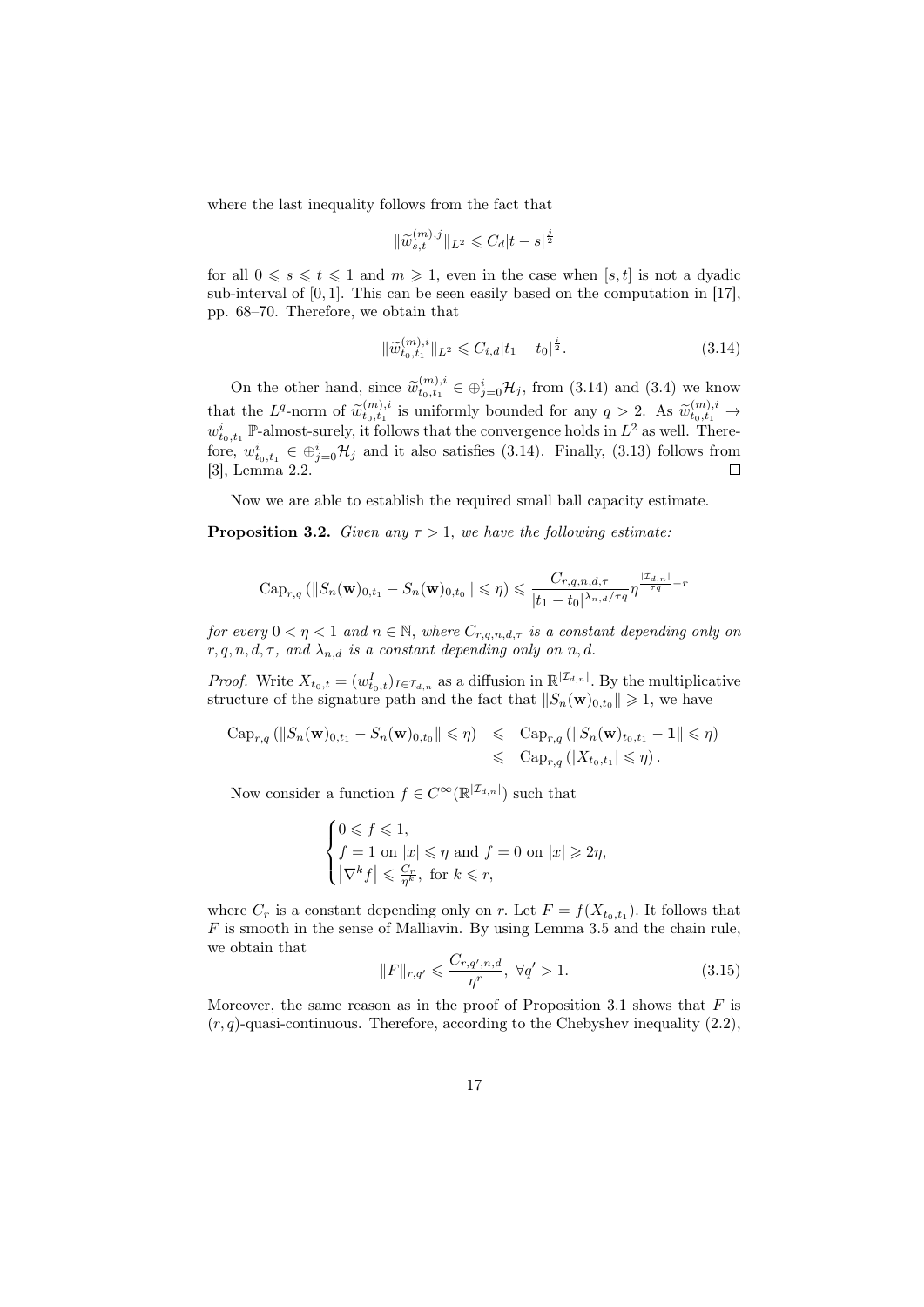for any  $\tau > 1$ , we have

$$
\begin{array}{rcl}\n\text{Cap}_{r,q}(|X_{t_0,t_1}| \leqslant \eta) & \leqslant & \text{Cap}_{r,q}(F \geqslant 1) \\
& \leqslant & C_{r,q} \|F\|_{r,q} \\
& \leqslant & C_{r,q} \sum_{i=0}^r \left( \mathbb{E}[\|D^i F\|^q \mathbf{1}_{\{|X_{t_0,t_1}| \leqslant 2\eta\}}] \right)^{\frac{1}{q}} \\
& \leqslant & C_{r,q} \|F\|_{r,q_1} \mathbb{P}(|X_{t_0,t_1}| \leqslant 2\eta)^{\frac{1}{\tau q}} \\
& \leqslant & \frac{C_{r,q,n,d,\tau}}{\eta^r} \mathbb{P}(|X_{t_0,t_1}| \leqslant 2\eta)^{\frac{1}{\tau q}},\n\end{array}
$$

where  $q_1 = \tau q/(\tau - 1)$ .

Finally, according to Lemma 3.4 and H<sup>5</sup>ormander's theorem from the Malliavin calculus (here we use a quantitative version as stated in [20], Theorem 6.16),  $X_{t_0,t_1}$  has a smooth density  $p_{t_0,t_1}(x)$  with respect to the Lebesgue measure on  $\mathbb{R}^{|\mathcal{I}_{d,n}|}$ . In particular,  $p_{t_0,t_1}(x)$  satisfies the following estimate:

$$
\sup_{x \in \mathbb{R}^{|\mathcal{I}_{d,n}|}} p_{t_0,t_1}(x) \leq \frac{C_{n,d}}{(t_1-t_0)^{\lambda_{n,d}}},
$$

where  $C_{n,d}$  and  $\lambda_{n,d}$  are constants depending only on n and d. Therefore,

$$
\begin{array}{rcl}\n\text{Cap}_{r,q}\left(|X_{t_0,t_1}| \leqslant \eta\right) & \leqslant & \frac{C_{r,q,n,d,\tau}}{\eta^r} \left( \int_{\{x: |x| \leqslant 2\eta\}} p_{t_0,t_1}(x) dx \right)^{\frac{1}{\tau q}} \\
& \leqslant & \frac{C_{r,q,n,d,\tau}}{|t_1 - t_0|^{\lambda_{n,d}/\tau q}} \eta^{\frac{|\mathcal{I}_{d,n}|}{\tau q} - r}.\n\end{array}
$$

#### 3.3 Kakutani's Sub-division Argument

Following the original sub-division argument of Kakutani [13], we are now in a position to complete the proof of Theorem 2.1.

Here a notable point is that we may need to use the sub-additivity for the  $q$ -th power of the  $(r, q)$ -capacity instead of the original sub-additivity, which is the content of the following lemma. If we use the sub-additivity for the capacity itself, we will end up with the quantitative constraint  $|\mathcal{I}_{d,n}| > rq + 4q$  for the non-self-intersection property, which is not as sharp as the version we are going to obtain.

**Lemma 3.6.** There exists a constant  $C_{r,q}$  depending only on r, q, such that for any sequence  $\{A_n : n \geq 1\}$  of subsets of W,

$$
\operatorname{Cap}_{r,q}\left(\bigcup_{n=1}^{\infty} A_n\right)^q \leqslant C_{r,q} \sum_{n=1}^{\infty} \operatorname{Cap}_{r,q}(A_n)^q.
$$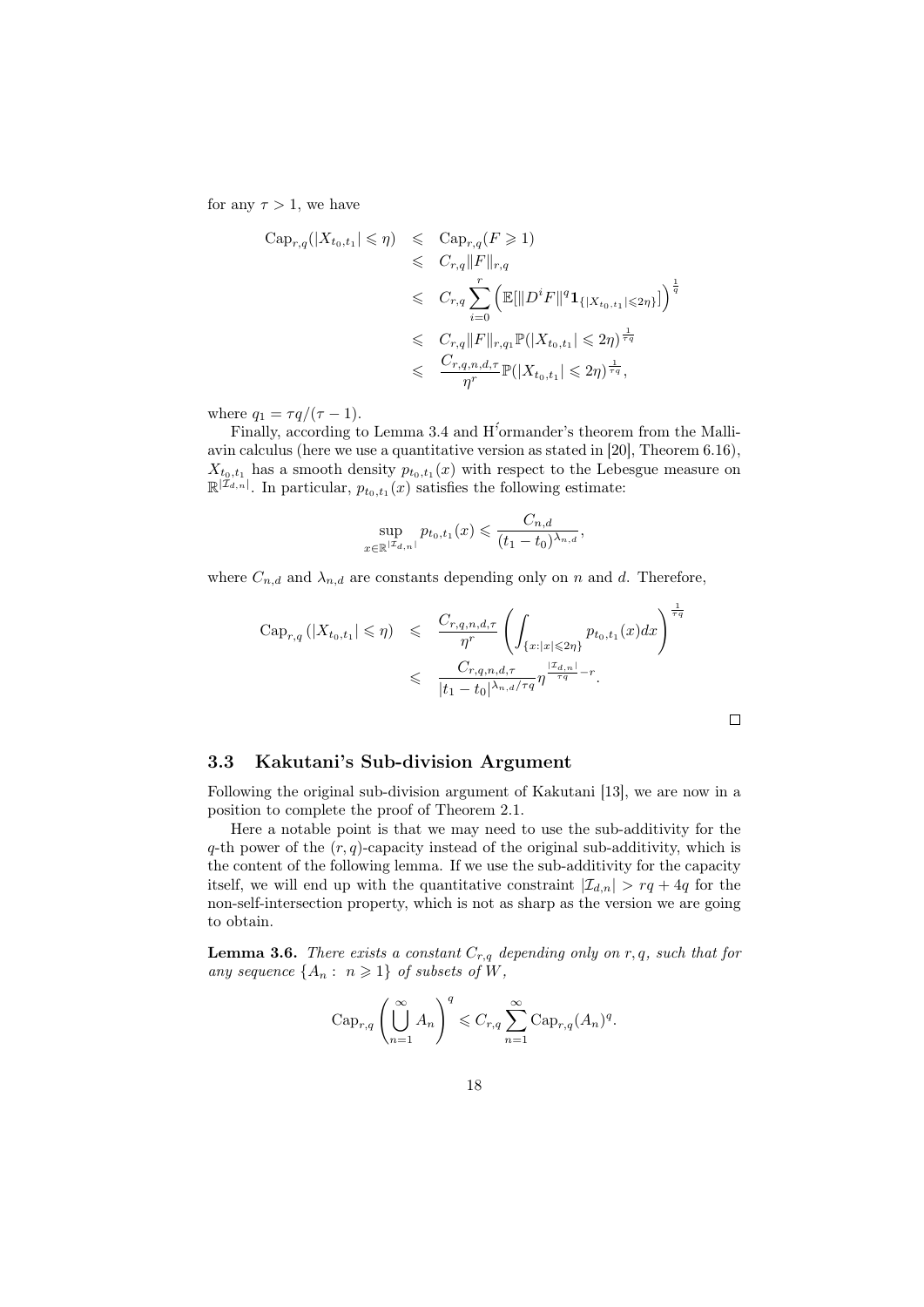*Proof.* Let  $\mathcal L$  be the Ornstein-Uhlenbeck operator on W. For any open subset  $O \subseteq W$ , define

$$
\widetilde{\mathrm{Cap}}_{r,q}(O) \triangleq \inf \left\{ \|(I-\mathcal{L})^{\frac{r}{2}}F\|_{L^q}^q : \ F \in \mathbb{D}_{r,q}, \ F \geq 1 \text{ on } O, \ F \geq 0 \text{ on } W \text{ a.s.} \right\}.
$$

Takeda showed that (c.f. [22], pp.151-152)

$$
\widetilde{\text{Cap}}_{r,q}(O) = \inf \left\{ \|G\|_{L^q}^q : G \in L^q, \ G \geq 0 \text{ on } W, \ (I - \mathcal{L})^{-\frac{r}{2}} G \geq 1 \text{ on } O \text{ a.s.} \right\},\
$$

where  $(I - \mathcal{L})^{-\frac{r}{2}}$  has the representation (c.f. [20], p.86)

$$
(I - \mathcal{L})^{-\frac{r}{2}} = \frac{1}{\Gamma(r/2)} \int_0^\infty e^{-t} t^{\frac{r}{2} - 1} T_t dt,
$$
\n(3.16)

where  $\{T_t : t \geq 0\}$  is the Ornstein-Uhlenbeck semigroup.

Given open subsets  $O_1, \dots, O_n$ , let  $G_i \in L^q$  be such that  $G_i \geq 0$  on W and  $(I - \mathcal{L})^{-\frac{r}{2}} G_i \geq 1$  on  $O_i$  for almost surely. Define

$$
G \triangleq \max\left\{G_1, \cdots, G_n\right\}.
$$

It is apparent that  $G \in L^q$  and  $G \geqslant 0$ . In addition, since  $G \geqslant G_i$ , from  $(3.16)$ we see that

$$
(I-\mathcal{L})^{-\frac{r}{2}}G \geqslant (I-\mathcal{L})^{-\frac{r}{2}}G_i \geqslant 1 \quad \text{on } O_i.
$$

Therefore,

$$
(I-\mathcal{L})^{-\frac{r}{2}}G\geqslant 1 \quad \text{on } \bigcup_{i=1}^{n} O_{i}.
$$

It follows that

$$
\widetilde{\text{Cap}}_{r,q} \left( \bigcup_{i=1}^{n} O_i \right) \leqslant \int_W G^q d\mathbb{P}
$$
\n
$$
= \int_W \max \left\{ G_1^q, \cdots, G_n^q \right\} d\mathbb{P}
$$
\n
$$
\leqslant \sum_{i=1}^n \int_W G_i^q d\mathbb{P}.
$$

Since  $G_i$  are arbitrary, we obtain that

$$
\widetilde{\text{Cap}}_{r,q}\left(\bigcup_{i=1}^{n} O_i\right) \leqslant \sum_{i=1}^{n} \widetilde{\text{Cap}}_{r,q}(O_i). \tag{3.17}
$$

On the other hand, according to Meyer's inequalities (c.f. [20], Theorem 4.4), it is immediate that

$$
C_{r,q}^{(1)}\widetilde{\text{Cap}}_{r,q}(O) \leqslant \text{Cap}_{r,q}(O)^q \leqslant C_{r,q}^{(2)}\widetilde{\text{Cap}}_{r,q}(O), \quad \text{Yopen } O \subseteq W,
$$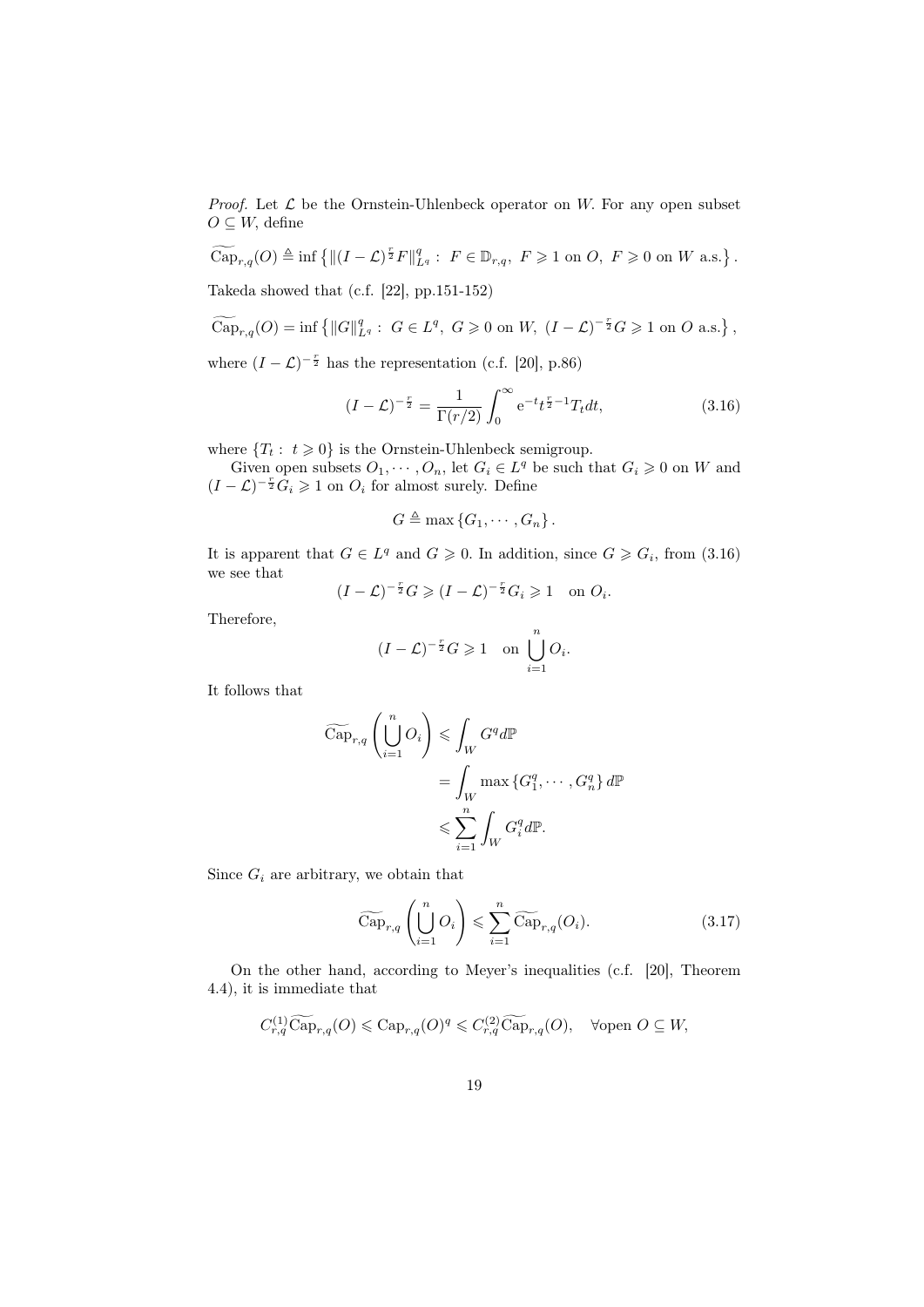where  $C_{r,q}^{(1)}$ ,  $C_{r,q}^{(2)}$  are constants depending only on r, q. In particular, by (3.17), we see that

$$
\textup{Cap}_{r,q}\left(\bigcup_{i=1}^n O_i\right)^q \leqslant C_{r,q}\sum_{i=1}^n \textup{Cap}_{r,q}(O_i)^q
$$

for any finite collection  $\{O_1, \cdots, O_n\}$  of open subsets, where  $C_{r,q} \triangleq C_{r,q}^{(2)}/C_{r,q}^{(1)}$ .

Now the result follows from the definition of capacity and its continuity from below.  $\Box$ 

*Proof of Theorem 2.1.* Fix two sub-intervals [ $s_0, s_1$ ], [ $t_0, t_1$ ] with equal length  $\Delta$ and  $s_1 < t_0$ . Let  $\mathcal{A}_n$  be the event that  $S_n(\mathbf{w})_{0,s} = S_n(\mathbf{w})_{0,t}$  for some  $s \in [s_0, s_1]$ and  $t \in [t_0, t_1]$ . It follows that

$$
\mathcal{A}_n \subseteq \{w : ||S_n(\mathbf{w})_{0,s_0} - S_n(\mathbf{w})_{0,t_0}|| \leq 2\eta\}
$$
  

$$
\bigcup \{w : \max_{s_0 \leq s \leq s_1} ||S_n(\mathbf{w})_{0,s} - S_n(\mathbf{w})_{0,s_0}|| > \eta\}
$$
  

$$
\bigcup \{w : \max_{t_0 \leq t \leq t_1} ||S_n(\mathbf{w})_{0,t} - S_n(\mathbf{w})_{0,t_0}|| > \eta\}
$$

for every  $\eta > 0$ . Combining with Proposition 3.1 and Proposition 3.2, we have

$$
\text{Cap}_{r,q}(\mathcal{A}_n)^q \leq \frac{C_{r,q,n,d,\tau}}{|t_0 - s_0|^{\lambda_{n,d}/\tau}} \eta^{\frac{|\mathcal{I}_{d,n}|}{\tau} - rq} + C_{N,q,d} \left( \frac{\Delta^{qN}}{\eta^{2Nq(1+\delta)}} \left( 1 + \frac{\Delta^{qN}}{\eta^{2Nq(1+\delta)}} \right) + \eta^{\frac{2Nq\delta}{n}} \right), \tag{3.18}
$$

for any  $\tau > 1, N > r, \delta > 0$  and small  $\eta$ .

Now we divide the intervals  $[s_0, s_1]$  and  $[t_0, t_1]$  into dyadic sub-intervals with length  $\Delta/2^l$ . Note that any  $I \subseteq [s_0, s_1]$  and  $J \subseteq [t_0, t_1]$  are separated from each other by distance at least  $t_0 - s_1$ . Therefore, by applying (3.18) to the dyadic sub-intervals and using the sub-additivity of  $\text{Cap}_{r,q}^q$ , we obtain that

$$
Cap_{r,q}(\mathcal{A}_n)^q \leq \frac{C_{r,q,n,d,\tau}}{|t_0 - s_1|^{\lambda_{n,d}/\tau}} 2^{2l} \eta^{\frac{|\mathcal{I}_{d,n}|}{\tau} - rq}
$$
  
+ $C_{N,q,d} 2^{2l} \left( \frac{2^{-Nql} \Delta^N q}{\eta^{2Nq(1+\delta)}} \left( 1 + \frac{2^{-Nql} \Delta^N q}{\eta^{2Nq(1+\delta)}} \right) + \eta^{\frac{2Nq\delta}{n}} \right).$ 

Setting  $\eta = 2^{-\sigma l}$  with  $\sigma > 0$ , we arrive at

$$
\text{Cap}_{r,q}(\mathcal{A}_n)^q \leq \frac{C_{r,q,n,d,\tau}}{|t_0 - s_1|^{\lambda_{n,d}/\tau}} 2^{-l \left( \sigma \left( \frac{|I_{d,n}|}{\tau} - rq \right) - 2 \right)} + C_{N,q,d} \left\{ 2^{-l(Nq(1 - 2\sigma(1+\delta)) - 2)} \times \left( 1 + 2^{-Nql(1 - 2\sigma(1+\delta))} \right) + 2^{-2l \left( \frac{Nq\delta\sigma}{n} - 1 \right)} \right\}. \tag{3.19}
$$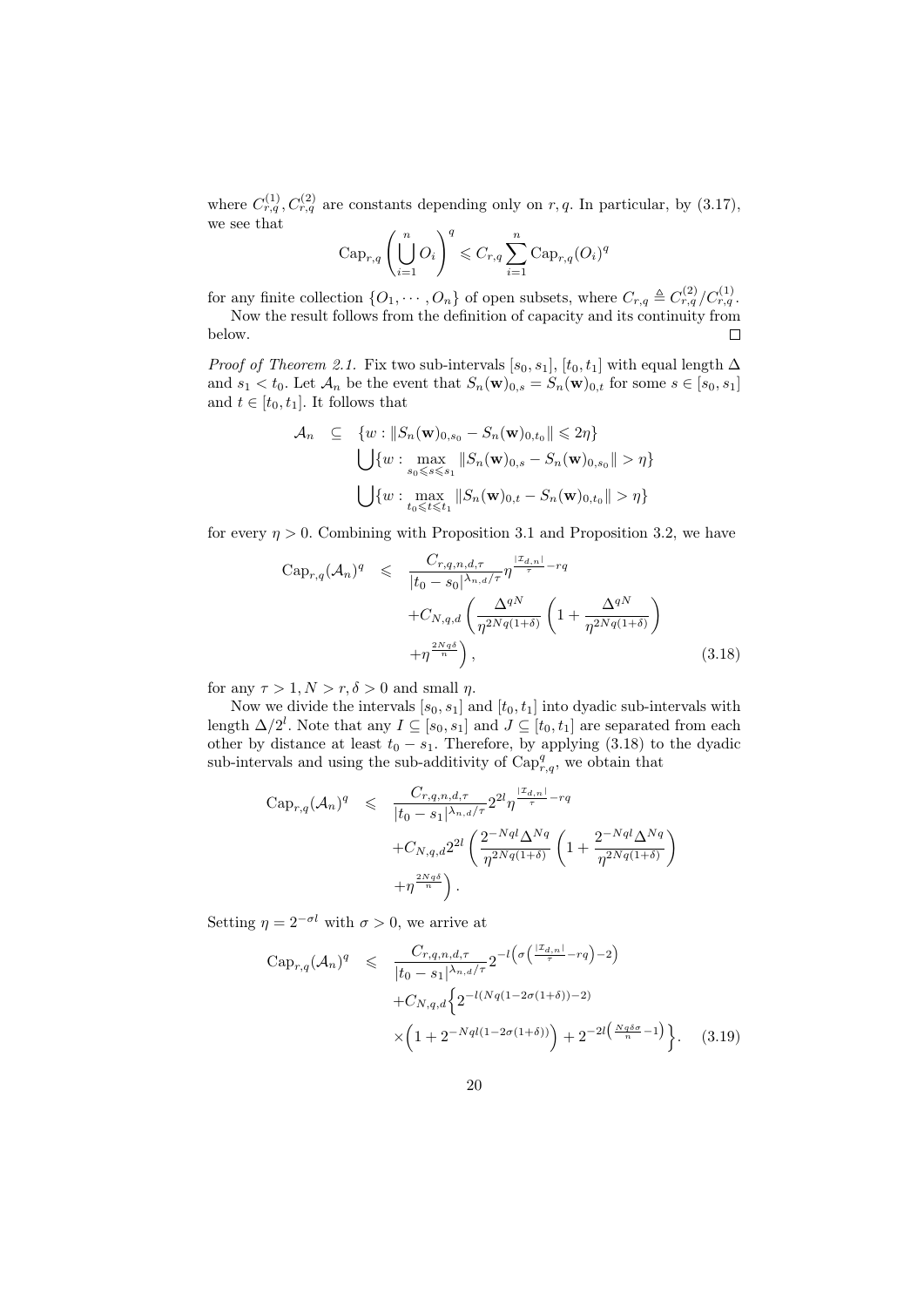To expect that the right hand side goes to zero as  $l \to \infty$ , we first need to choose the parameters  $\tau$ ,  $\delta$  and  $\sigma$  such that

$$
\sigma\left(\frac{|\mathcal{I}_{d,n}|}{\tau}-rq\right)>2
$$

and

$$
1 - 2\sigma(1 + \delta) > 0.
$$

This is equivalent to

$$
\frac{2}{|\mathcal{I}_{d,n}|/\tau - rq} < \sigma < \frac{1}{2(1+\delta)},\tag{3.20}
$$

provided that the left hand side is positive. As  $\tau > 1$  and  $\delta > 0$  is arbitrary, when

$$
|\mathcal{I}_{d,n}| > rq+4,
$$

a choice of parameters satisfying (3.20) is certainly possible. After fixing  $\tau$ ,  $\delta$ ,  $\sigma$ , we then choose  $N$  to be large such that

$$
Nq(1 - 2\sigma(1 + \delta)) > 2
$$

and

$$
\frac{Nq\delta\sigma}{n}>1.
$$

In this way, we see that the right hand side of (3.19) converges to zero as  $l \to \infty$ . In particular, we have

$$
\mathrm{Cap}_{r,q}(\mathcal{A}_n)=0.
$$

On the other hand, if  $S_n(\mathbf{w})_{0,s} = S_n(\mathbf{w})_{0,t}$  for some  $s < t$ , apparently there exist two disjoint dyadic sub-intervals  $[s_0, s_1]$  and  $[t_0, t_1]$  containing s and t respectively. Therefore,

$$
Cap_{r,q}(\mathcal{O}_n)=0,
$$

which concludes the first assertion of Theorem 2.1.

To prove the second assertion, let  $\mathcal O$  be the event that the Brownian signature path has self-intersection at some  $0 \le s < t \le 1$ . Then we have

$$
\mathcal{O} \subseteq \bigcap_{n \geqslant 1} \mathcal{O}_n.
$$

Therefore,  $O$  has zero  $(r, q)$ -capacity for every r and q. In other words,  $O$  is a slim set.  $\Box$ 

Based on the deterministic uniqueness result for signature in [2], it is not hard to see that the quasi-sure uniqueness for the signature of Brownian motion (i.e. Theorem 2.3) is a direct consequence of Theorem 2.1.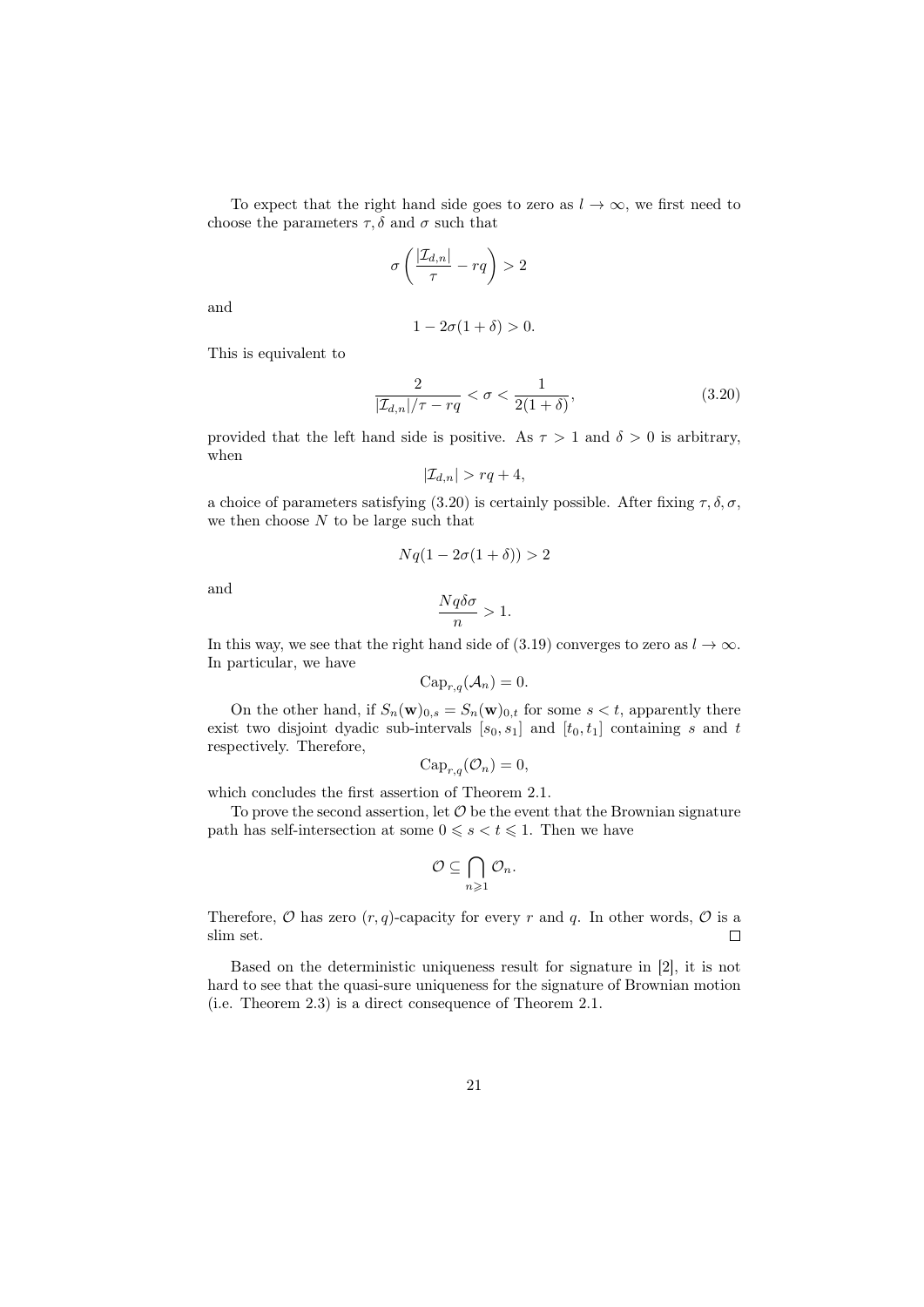Proof of Theorem 2.3. From [2], Proposition 4.1, p. 734, we know that the space of signatures for weakly geometric p-rough paths has a canonical real tree structure. In particular, if  $g$  is the signature of some weakly geometric p-rough path  $X$ , then there exists a unique weakly geometric p-rough path  $X$ (up to reparametrization) such that its signature is  $g$  and its signature path is non-self-intersecting.

In our case, let  $\mathcal N$  be the slim set outside which every Brownian signature path is non-self-intersecting. Suppose  $w, w' \in \mathcal{N}^c$  are two sample paths of Brownian motion with the same signature. It follows that the corresponding rough paths w and w' differ by a reparametrization, and hence w are  $w'$  differ by a reparametrization. Therefore, quasi-surely every sample path of Brownian motion is uniquely determined by its signature up to reparametrization.

 $\Box$ 

## 4 Further Remarks

We give a few remarks to conclude the present paper.

First of all, from the details of the proof, it is not hard to see that our technique is robust as it only involves the Gaussian nature of Brownian motion and the structure of its covariance function. In particular, its explicit distribution, martingale property and Markov property are not used at all. Therefore, our work extends to any Gaussian rough path under the intrinsic capacities induced by the underlying Gaussian measure over the associated abstract Wiener space, for the cases where the Gaussian rough path X is well defined quasi-surely and H<sup>5</sup>ormander's theorem for rough differential equations driven by  $X$  is applicable. A fundamental example where everything works is the fractional Brownian motion  $B<sup>H</sup>$  with Hurst parameter  $H > 1/4$ .

On the other hand, one might ask if we could strengthen Theorem 2.1 to the intrinsic dimension of the truncated signature path  $S_n(\mathbf{w})_{0,t}$  instead of restricting it to the collection  $\mathcal{I}_{d,n}$  of components. Indeed, it is known that (see [7])  $S_n(\mathbf{w})_{0,t}$  satisfies an intrinsic hypoelliptic differential equation

$$
dS_n(\mathbf{w})_{0,t} = \sum_{i=1}^d U_i(S_n(\mathbf{w})_{0,t}) \circ dw_t^i
$$

on the free nilpotent Lie group  $G^n(\mathbb{R}^d)$  of order n over  $\mathbb{R}^d$ . Therefore, it is reasonable to expect that  $S_n(\mathbf{w})_{0,t}$  is non-self-intersecting outside a set of zero  $(r, q)$ -capacity provided

$$
\dim G^n(\mathbb{R}^d) > rq + 4.
$$

This will be sharper as  $|\mathcal{I}_{d,n}|$  grows with rate  $n^d$  while  $\dim G^n(\mathbb{R}^d)$  grows with rate  $d^n/n$  as  $n \to \infty$ . However, what is missing is the analysis on the vector fields  $U_i$  in order to guarantee a priori estimates on the density which is needed in our proof. This is non-trivial as the vector fields are in fact polynomial of degree n when pulled back to the free nilpotent Lie algebra. It is not clear how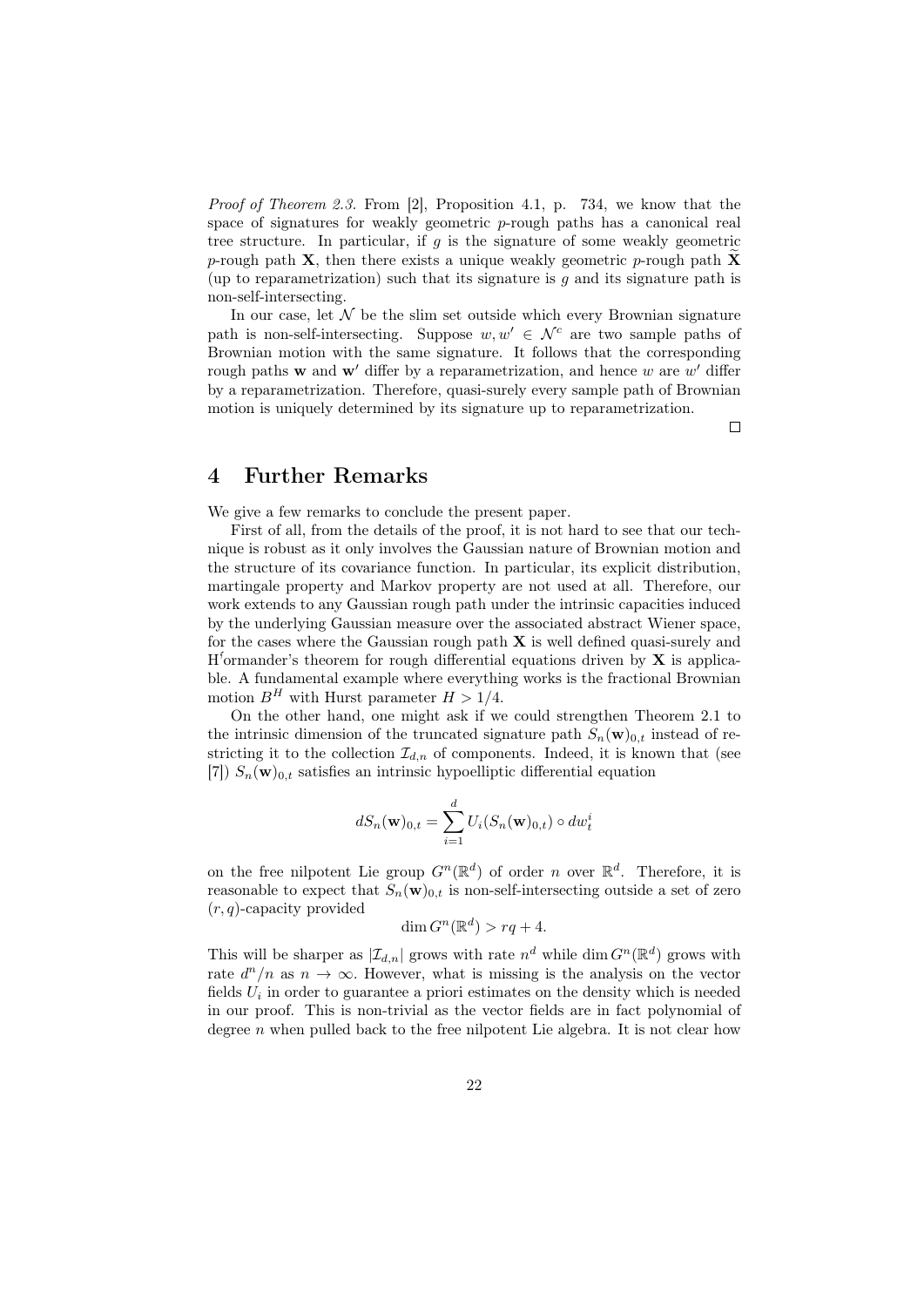to develop a localization method which is consistent with our argument. We do not pursue this direction because unlike the full signature path, the truncated signature path up to a given degree does not have a natural interpretation on the geometric behavior of the Brownian rough path.

However, the case when  $n = 2$  is particularly interesting because it is just the Brownian rough path. In this case,

$$
\dim G^{2}(\mathbb{R}^{d}) = |\mathcal{I}_{d,2}| = \frac{d^{2} + d}{2}.
$$

Based on the works of Dvoretzky, Erdős and Kakutani [6] and Lyons [15] as we mentioned in the introduction, it is natural to expect that the Brownian rough path has self-intersection with positive probability when  $d = 2$  while it is non-self-intersecting outside a set of zero  $(1, 2)$ -capacity when  $d = 3$ . Moreover, it is even not unreasonable to expect that the Brownian rough path is non-selfintersecting outside a set of zero  $(r, 2)$ -capacity if and only if  $d^2 + d \geq 4r + 8$ .

## Acknowledgements

The authors would like to thank the anonymous referee for useful suggestions which helps improve the presentation of the current paper.

## References

- [1] H. Boedihardjo and X. Geng, The uniqueness of signature problem in the non-Markov setting, Stochastic Process. Appl. 125 (12): 4674–4701, 2015.
- [2] H. Boedihardjo, X. Geng, T. Lyons and D. Yang, The signature of a rough path: uniqueness. Advances in Mathematics, 293. pp. 720-737, 2016. ISSN 1090-2082 doi: 10.1016/j.aim.2016.02.011
- [3] H. Boedihardjo, X. Geng and Z. Qian, Quasi-sure existence of Gaussian rough paths and large deviation principles for capacities, Osaka J. Math., Volume 53, Number 4 (2016), 941-970.
- [4] K. Chen, Iterated integrals and exponential homomorphisms, Proc. London Math. Soc. 4 (3): 502–512, 1954.
- [5] K.T. Chen, Integration of paths—a faithful representation of paths by noncommutative formal power series, *Trans. Amer. Math. Soc.* 89: 395-407. 1958.
- [6] A. Dvoretzky, P. Erdős, S. Kakutani, Double points of paths of Brownian motion in n-space, Acta Sci. Math. Szeged 12: 75–81, 1950.
- [7] P. Friz and N. Victoir, Multidimensional stochastic processes as rough paths, Cambridge University Press, 2010.